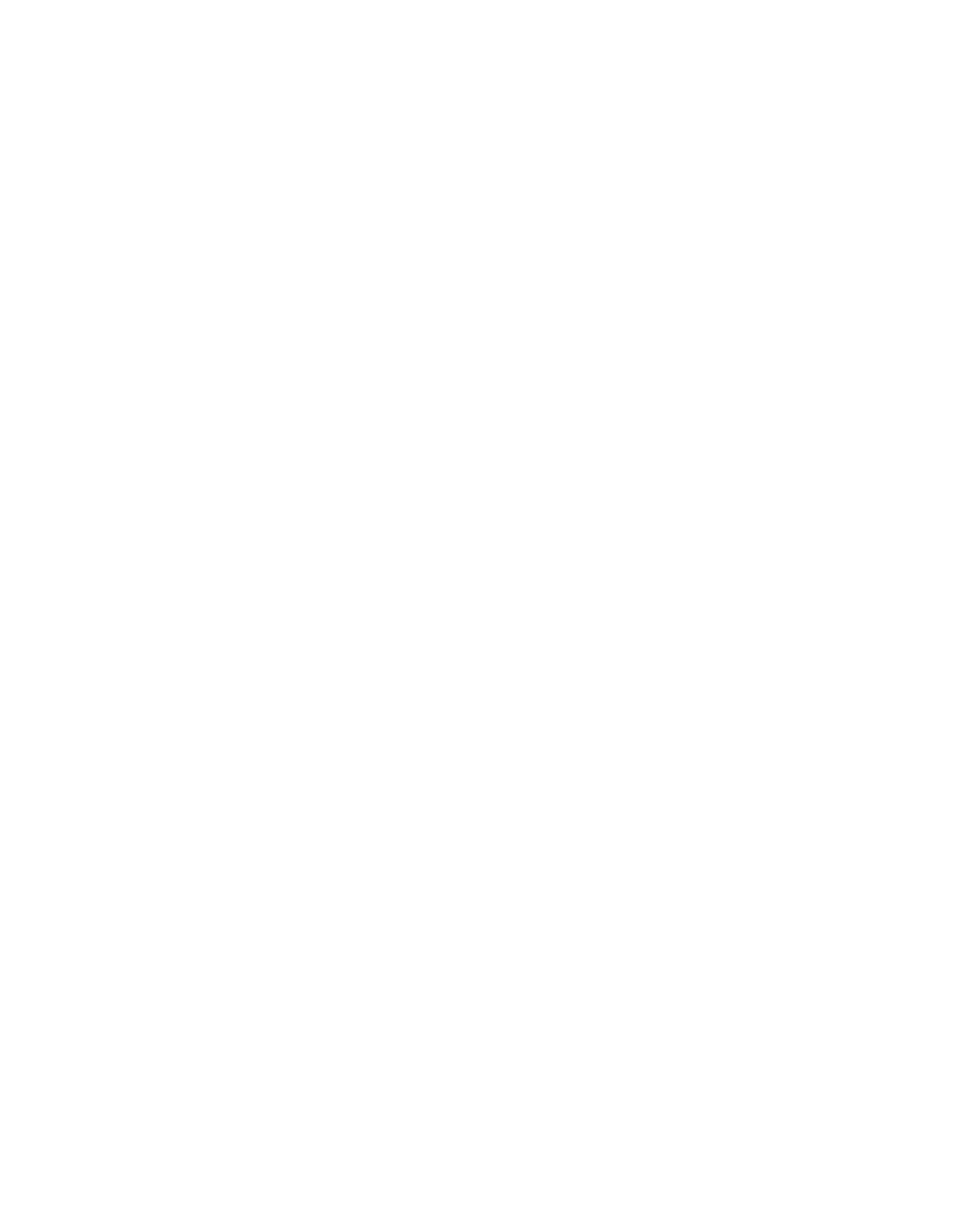# **TABLE OF CONTENTS**

| <b>SUBJECT</b>             | <b>PAGE</b> |
|----------------------------|-------------|
|                            |             |
|                            |             |
| <b>AREAS OF GOVERNMENT</b> |             |
|                            |             |
|                            |             |
|                            |             |
|                            |             |
|                            |             |
|                            |             |
|                            |             |
|                            |             |
|                            |             |
|                            |             |
|                            |             |
|                            |             |
|                            |             |
|                            |             |
|                            |             |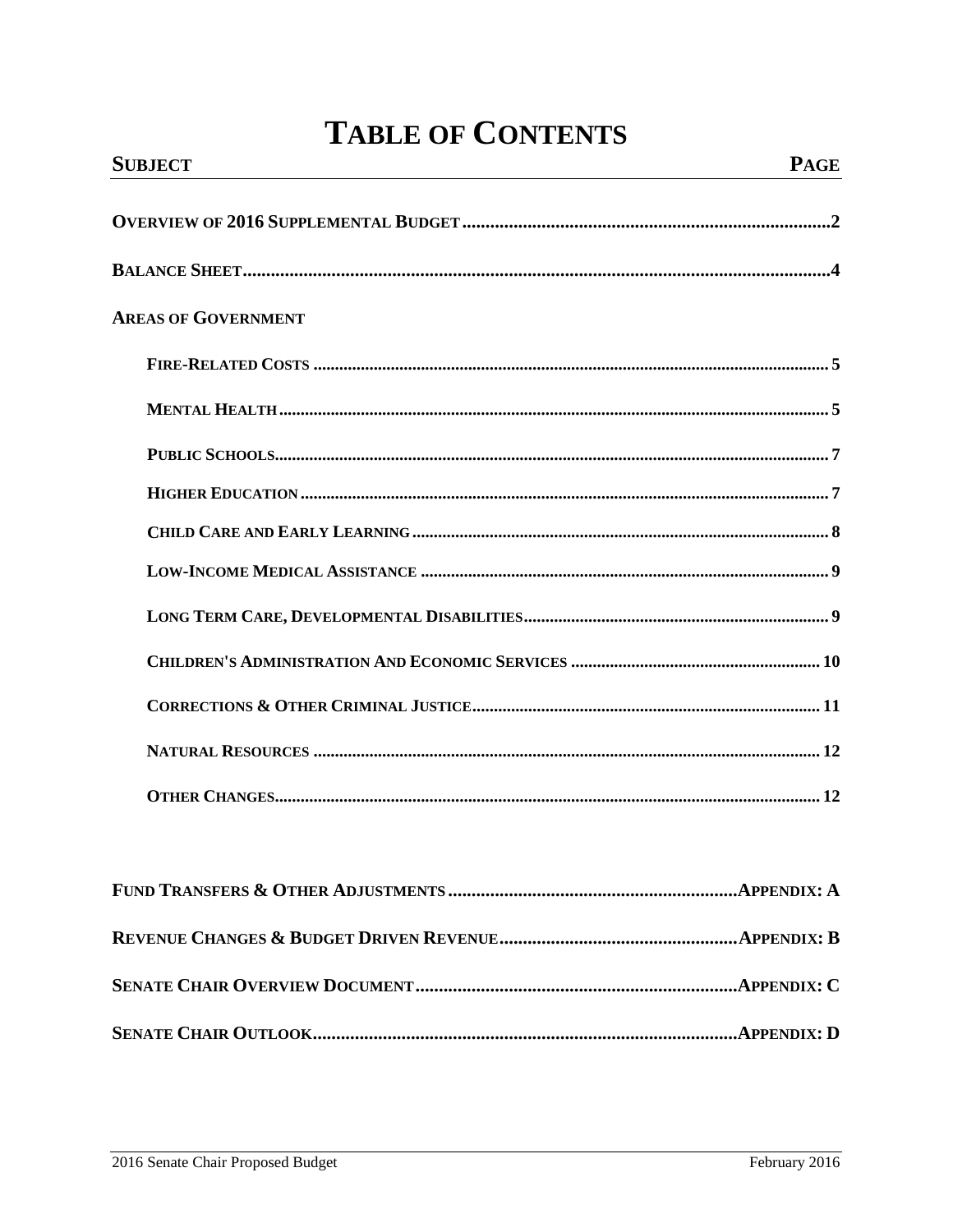# **THE 2016 SUPPLEMENTAL BUDGET**

# **OVERVIEW**

The Senate Chair's proposed 2016 supplemental operating budget increases Near General Fund and Opportunity Pathways spending by a net of \$49 million from the 2015-17 enacted spending level of \$38.2 billion. This reflects \$168 million in maintenance level changes for caseload and other adjustments based on current law requirements offset by approximately \$119 million in net policy level decreases. Additionally, the Senate Chair's proposal transfers \$173 million from the state general fund to the Disaster Response Account for wildfire costs in the 2015-17 biennium.

The Senate Chair's supplemental budget proposal includes \$49 million in fund related actions and one-time fund transfers. These include: (1) \$14 million from higher than expected marijuana funds; (2) \$10 million from Performance Audit Account; (3) \$10 million from the Public Works Assistance Account; and (4) \$4.4 million from eliminating the fire insurance premium tax sharing with local governments; and (5) \$2 million from unspent Aerospace Loan Account resources.

Based on all the changes proposed in the 2016 supplemental budget, the Senate Chair's proposal is projected to leave \$474 million in unrestricted reserves and an additional \$895 million in the Budget Stabilization Account at the end of the 2015-17 biennium and meet the 4 year balanced budget requirements.

# **SPENDING CHANGES**

The Senate Chair's budget provides a net increase of \$168 million Near General Fund-State and Opportunity Pathways in maintenance level changes for caseload and other adjustments based on current law requirements. Areas of major increases include: (1) \$159 million in low-income health care; (2) \$24 million in the Department of Corrections; (3) \$19 million in DSHS - Long Term Care and Developmental Disabilities; and (4) \$18 million in DSHS - Economic Services. Some areas with decreases include: (1) \$34 million based on updated projections of debt service costs; and (2) \$9.5 million in net K-12 public school decreases which is comprised of a variety of K-12 enrollment and other cost drivers.

The net policy level decrease of \$119 million is comprised of \$237 million in policy level increases (in addition to \$173 million in fire related costs) and \$356 million in policy level decreases. The policy level increases include:

- \$36 million for safety improvements and other actions in state mental health hospitals.
- \$32 million for the Moore versus Health Care Authority lawsuit related to employee health benefits.
- \$26 million for home health care individual provider overtime based on federal rule changes.
- \$15 million for anticipated additional tort costs for the Department of Corrections.
- \$14 million for additional mental health community diversion programs.
- \$14 million to maintain state need grant funding based on interactions with the College Bound program.
- \$8 million based on adjusting the tuition backfill at public colleges and universities.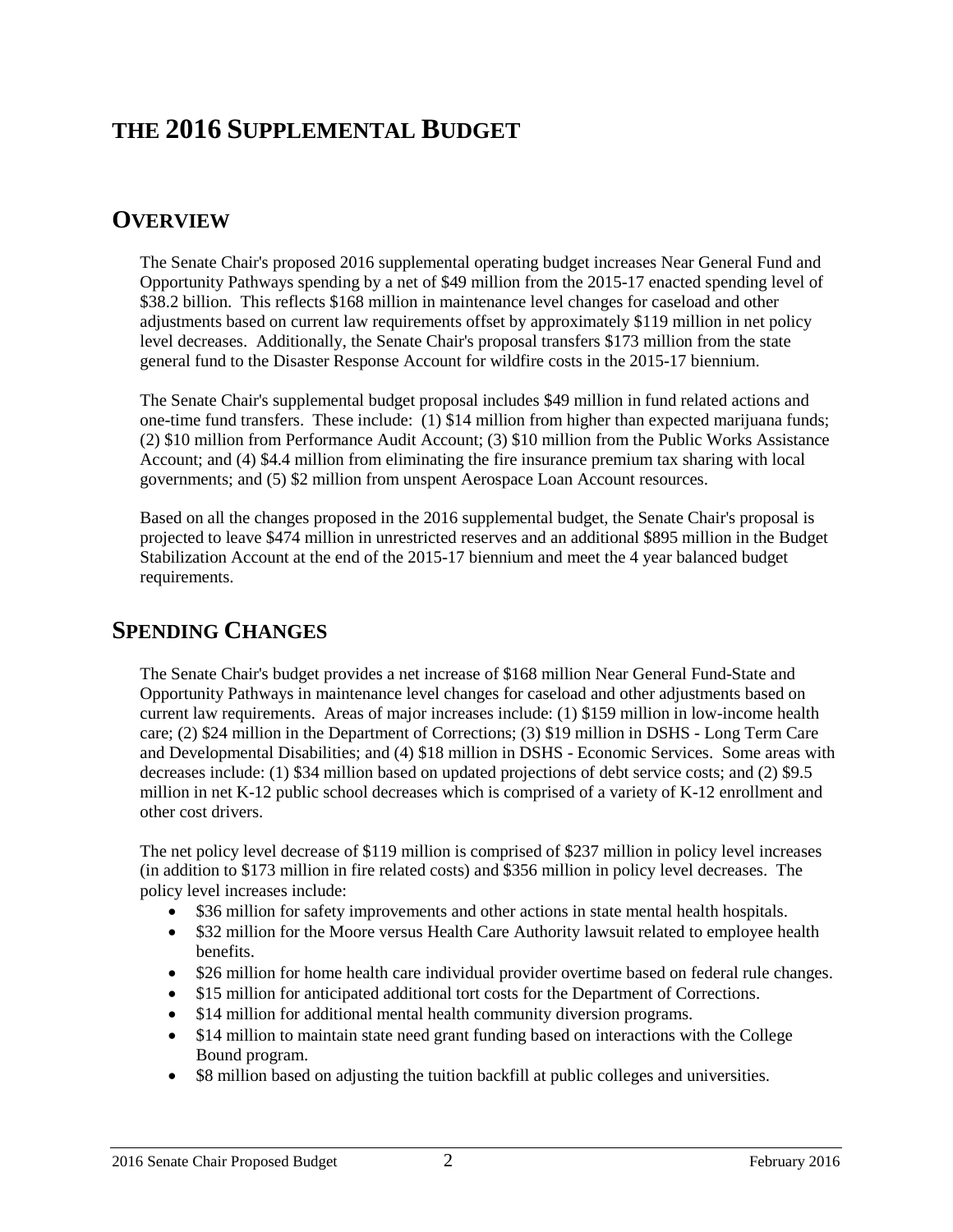The \$356 million in policy level decreases include:

- \$75 million in savings associated with reduced pension contributions associated with merging the Law Enforcement Officers' and Fire Fighters' Plan 1 and the Washington Teachers' Retirement System Plan 1.
- \$44 million in savings from utilizing mental health Regional Support Network reserve funds.
- \$32 million in savings from utilization of additional I-502 funding for low income health care and health clinics.
- \$26 million in savings from moving the Categorically Needy Blind Disabled and Community Options Program Entry System (COPES) populations from managed care based to fee-forservice.
- \$17 million in savings from utilizing Administrative Contingency funding in DSHS-Economic Services.
- \$13 million in savings from Southwest Regional Support Network reserves.
- \$8 million in savings from unspent TANF Employment/Training funding.

# **4 YEAR OUTLOOK**

The estimated "bow-wave" of the 2016 supplemental changes and utilizing the four-year budget outlook methodology, the Senate Chair's proposal estimates a positive \$5 million in unrestricted reserves with \$1.3 billion in the Budget Stabilization Account at the end of the subsequent 2017-19 biennium.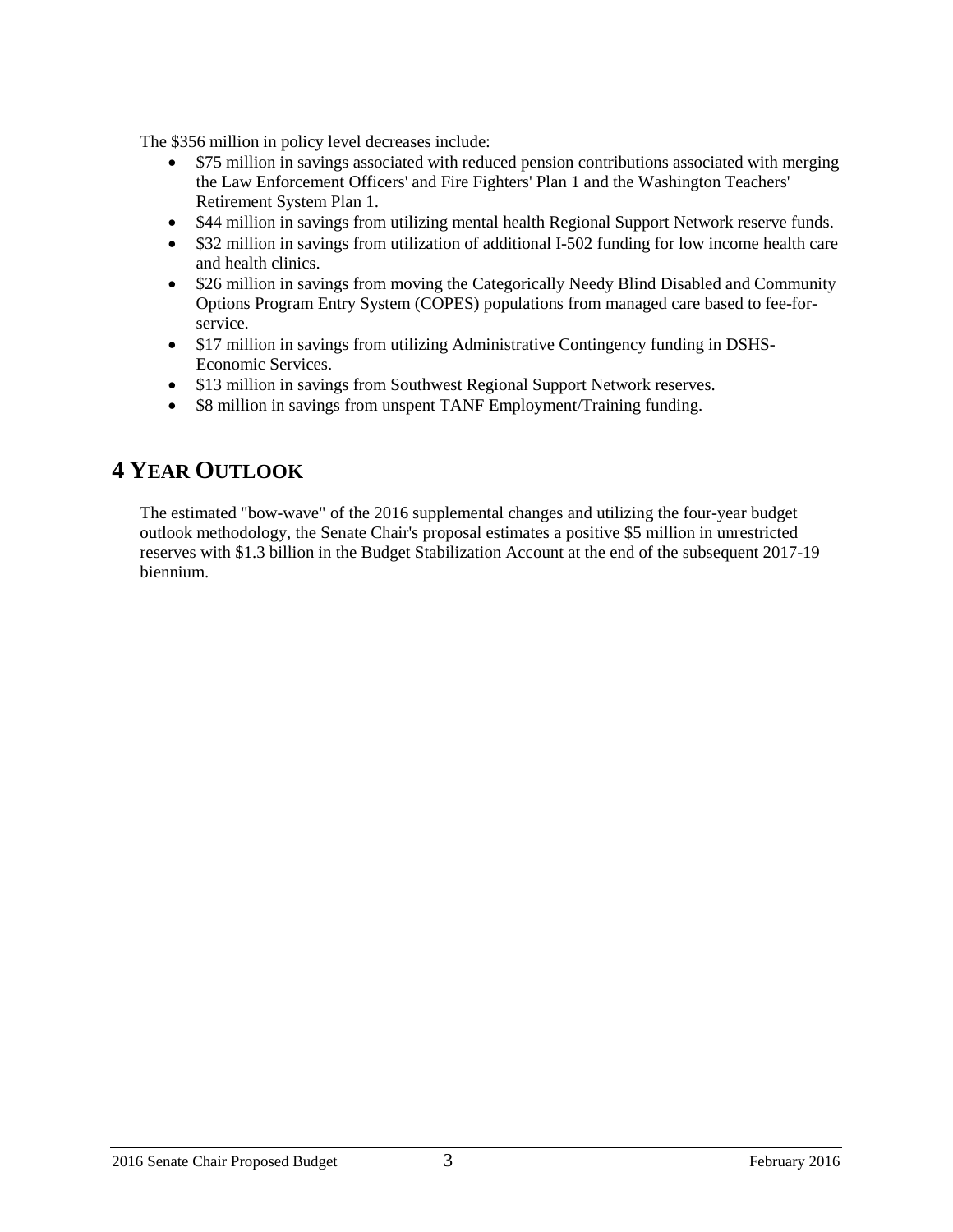# **2016 Supplemental Balance Sheet (Senate Chair)**

# **General Fund-State, Education Legacy Trust, and Opportunity Pathways Accounts**

**(and Budget Stabilization Account)**

**Dollars in Millions**

|                                                                     | 2015-17  |
|---------------------------------------------------------------------|----------|
| <b>RESOURCES</b>                                                    |          |
| <b>Beginning Fund Balance</b>                                       | 1,011.2  |
| <b>Revenue Forecast</b>                                             |          |
| November 2015 Forecast                                              | 37,915.6 |
| February 2016 Forecast Change                                       | (78.2)   |
| Transfer to Budget Stabilization Account (Incl. EORG)               | (435.9)  |
| Alignment to the Comprehensive Financial Statements & Other Adj     | 40.8     |
| 2015 Changes                                                        |          |
| <b>Fund Transfers (Excluding BSA)</b>                               | 178.0    |
| <b>2016 Proposed Changes</b>                                        |          |
| <b>Fund Transfers (Excluding BSA)</b>                               | 49.1     |
| Revenue Legislation<br><b>Budget Driven Revenue &amp; Other</b>     | (1.9)    |
| Transfers from BSA to GFS                                           | 63.6     |
| Transfer from GFS to Disaster Account for Fire                      | (172.7)  |
| <b>Total Resources (including beginning fund balance)</b>           | 38,569.6 |
| <b>EXPENDITURES</b>                                                 |          |
| 2015-17 Enacted Budget                                              |          |
| Enacted Budget (with vetos)                                         | 38,219.2 |
| <b>2016 Supplemental Proposed Changes</b>                           |          |
| Proposed Maintenance Level                                          | 168.3    |
| Proposed Policy Level                                               | (119.0)  |
| <b>Assumed Reversions</b>                                           | (172.5)  |
| <b>Total Expenditures</b>                                           | 38,096.0 |
| <b>RESERVES</b>                                                     |          |
| <b>Projected Ending Balance</b>                                     | 473.6    |
| <b>Budget Stabilization Account Beginning Balance</b>               | 513.1    |
| Transfers from General Fund and Interest Earnings                   | 445.5    |
| Less Transfers Out And Spending From BSA (Early Action/EORG***)     | (63.6)   |
| <b>Projected Budget Stabilization Account Ending Balance</b>        | 895.0    |
| <b>Total Reserves (Near General Fund plus Budget Stabilization)</b> | 1,368.7  |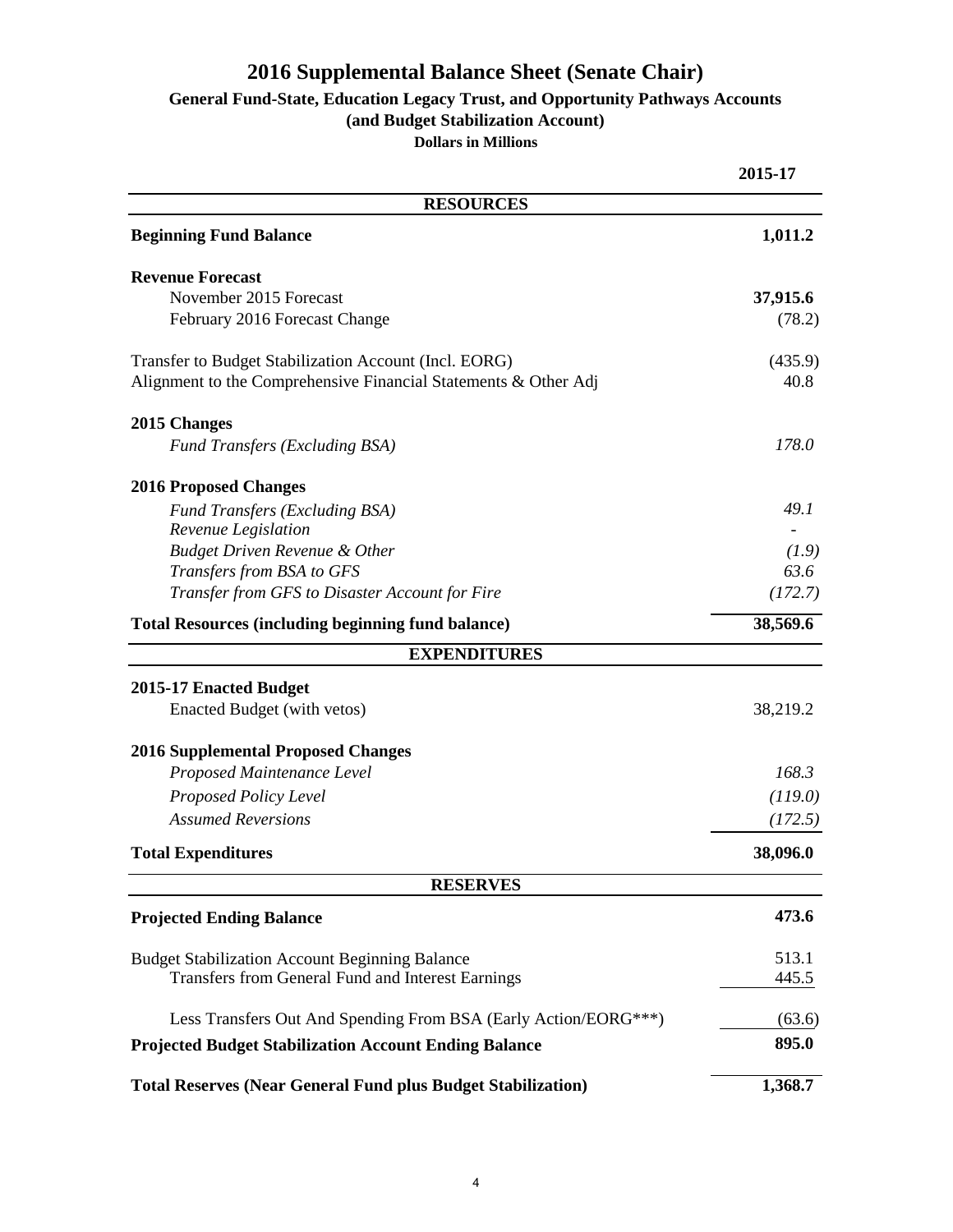# **FUNCTIONAL AREAS OF GOVERNMENT**

# **FIRE-RELATED COSTS**

The supplemental budget appropriates \$173.3 million from the Disaster Response Account for fire suppression and recovery costs from the 2015 wildfire season:

- Department of Natural Resources (DNR) \$142.3 million
- Washington State Patrol (WSP) \$30.4 million
- Department of Fish and Wildlife (DFW) \$129,000

The supplemental budget assumes \$54.8 million FEMA Fire Management Assistance Grants will be deposited into the Disaster Response Account during the 2015-17 biennium for prior wildfires and \$41.4 million during the 2017-2019 biennium for the 2015 wildfire season. The additional Disaster Response Account funds are reinvested in future fire suppression and fire management costs. This includes \$10.3 million is used for wildfire management to: (1) assist local fire districts in acquiring fire suppression and firefighter safety equipment; (2) increase joint state and local firefighter training; (3) provide additional aerial attack capabilities; (4) develop a 20-year Forest Health Strategic Plan, including updating the Department of Natural Resources' smoke management plan; (5) create a Prescribed Burn Certification Program; (6) increase wildfire prevention education, outreach and technical assistance to landowners; and (7) purchase portable and mobile radios for fire communications. \$5.5 million of base funding for fire suppression is also shifted from General Fund-State to Disaster Response Account.

# **MENTAL HEALTH**

In October 2015, the Centers for Medicare and Medicaid (CMS) issued multiple findings against Western State Hospital citing management and safety issues and putting over \$60 million per year in federal funding at risk. In order to respond to hospital safety and the CMS findings, the budget spends over \$54 million directed in three areas.

First, the budget addresses safety issues at Western State Hospital. Funding is provided for salary increases and other incentives to psychiatric staff. The State Hospitals are also directed to hire Psychiatric Nurse Practitioners into vacant Psychiatrist positions to provide therapeutic services and reduce overtime for the current Psychiatrists. In addition, funding is provided to reduce the patients per ward and increase the staff to patient ratio by requiring 30 geriatric patients to be moved into a nursing home setting, opening an already funded ward, and funding a new ward.

Second, funding is provided to create more community programs that either divert individuals from the state hospitals or provide a more stable environment in the community when they leave the state hospital. Housing and support services are increased and funds are made available to the RSNs to apply for in their region for diversion projects.

Third, funding is provided to target the lengths of stay at Western State Hospital which are currently three times as long as the average stays at Eastern State Hospital. The Senate Budget provides funding for two dedicated hospital staff to coordinate with the Hospital staff and RSN staff on patient discharge process and for 22 peers to work with patients as they ready for discharge aid the transition back to the community.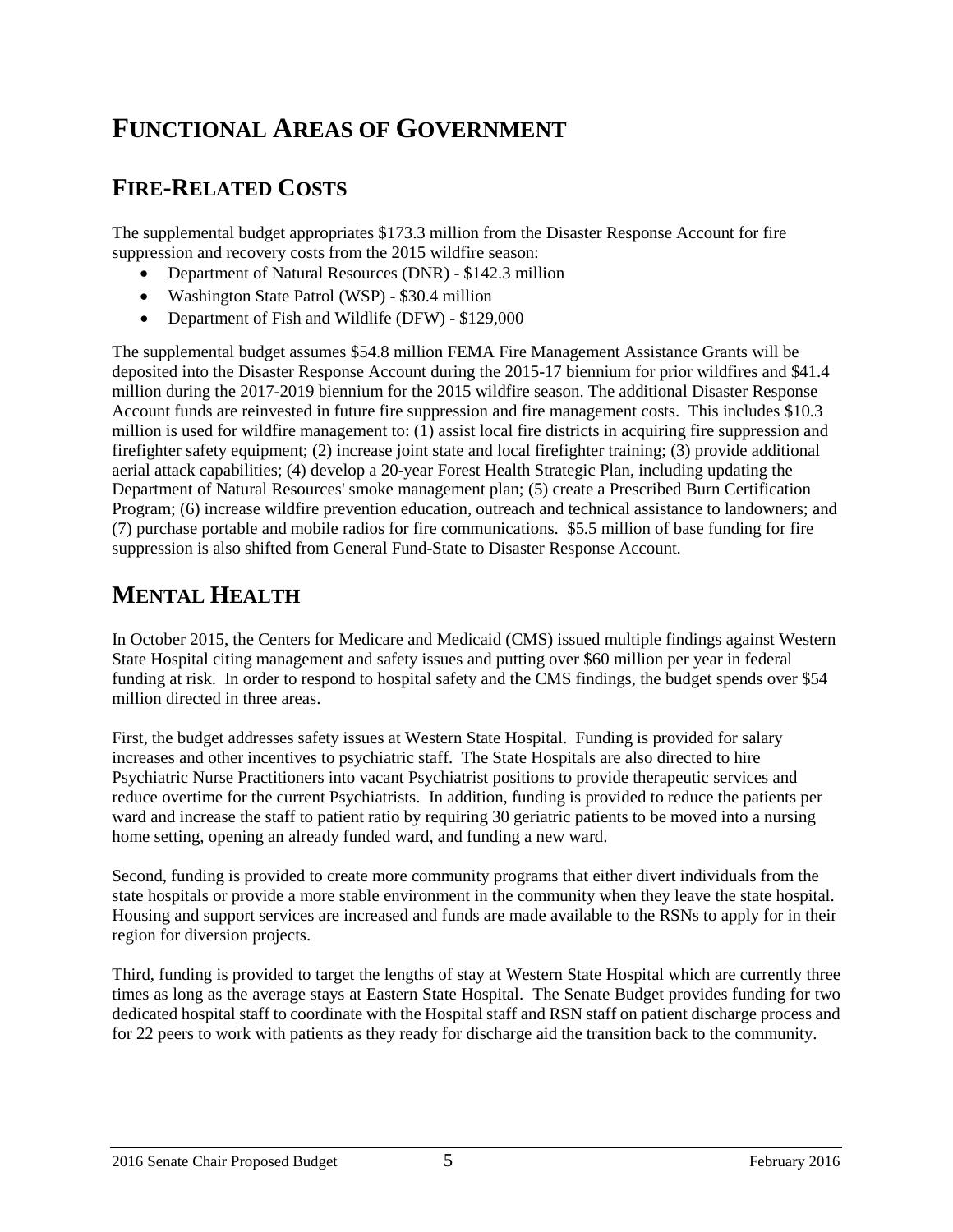#### **Increases**

#### **INCREASED SAFETY AT WESTERN STATE HOSPITAL - \$35.5 MILLION NEAR GENERAL FUND-STATE**

In order to improve federal compliance, staffing, and safety issues, funding is provided for:

- Salary increases and recruitment and retention efforts for Physicians, Psychiatrists, Nurses and other hospital staff.
- 171 staff at the state hospitals through fiscal year 2017 to increase ward staffing, increase treatment on weekends and provide for more one on one supervision when necessary.
- Opening an additional civil ward in order to reduce the number of patients per ward.

#### **APPLICATION PROCESS FOR COMMUNITY DIVERSION PROGRAMS - \$14.1 MILLION NEAR GENERAL FUND-STATE**

Funding is provided to increase community programs that divert or transition individuals from the state hospitals. DSHS will determine what programs are funded within which regions through an application process requiring the Regional Support Network (RSN) to identify the need and the intended impact of the program.

#### **HOUSING SUPPORT AND STEP-DOWN SERVICES - \$2.8 MILLION NEAR GENERAL FUND-STATE AND GENERAL FUND-FEDERAL**

Funding is provided for four new housing and recovery teams to provide supportive housing services and short term rent assistance for individuals exiting inpatient behavioral health treatment services or at risk of entering inpatient behavioral health services.

#### **PEER BRIDGING PROGRAMS - \$1.7 MILLION GENERAL FUND-FEDERAL**

Funding is provided for twenty-two Peer Bridger team members to the RSN state psychiatric hospital liaison teams. These team members will assist in hospital discharge planning activities and will help promote service continuity as individuals return to their communities enhancing long-term recovery and reducing hospital readmissions.

#### **Savings or Decreases**

#### **REGIONAL SUPPORT NETWORK RESERVE FUND BALANCES REDUCTION - \$43.6 MILLION GENERAL FUND-STATE SAVINGS**

RSNs carrying more reserve funds than required are reduced to contractual minimum and maximum allowable amounts, to include fifty percent of funding marked as encumbered.

#### **UNDERSPENT FUNDS ON STATE HOSPITAL PROGRAMS - \$15.1 MILLION NEAR GENERAL FUND-STATE SAVINGS**

One-time savings is taken due to delayed implementation of various mental health initiatives from the original 2015-17 budget.

#### **SOUTHWEST REGIONAL SUPPORT NETWORK RESERVES - \$12.6 MILLION GENERAL FUND-STATE, \$12.7 MILLION GENERAL FUND - FEDERAL SAVINGS**

Effective April 1, 2016, Southwest Washington is transitioning its mental health and chemical dependency services into a physical health care Managed Care system through Health Care Authority. The Current RSN is required to return all reserve funds to the state prior to the change.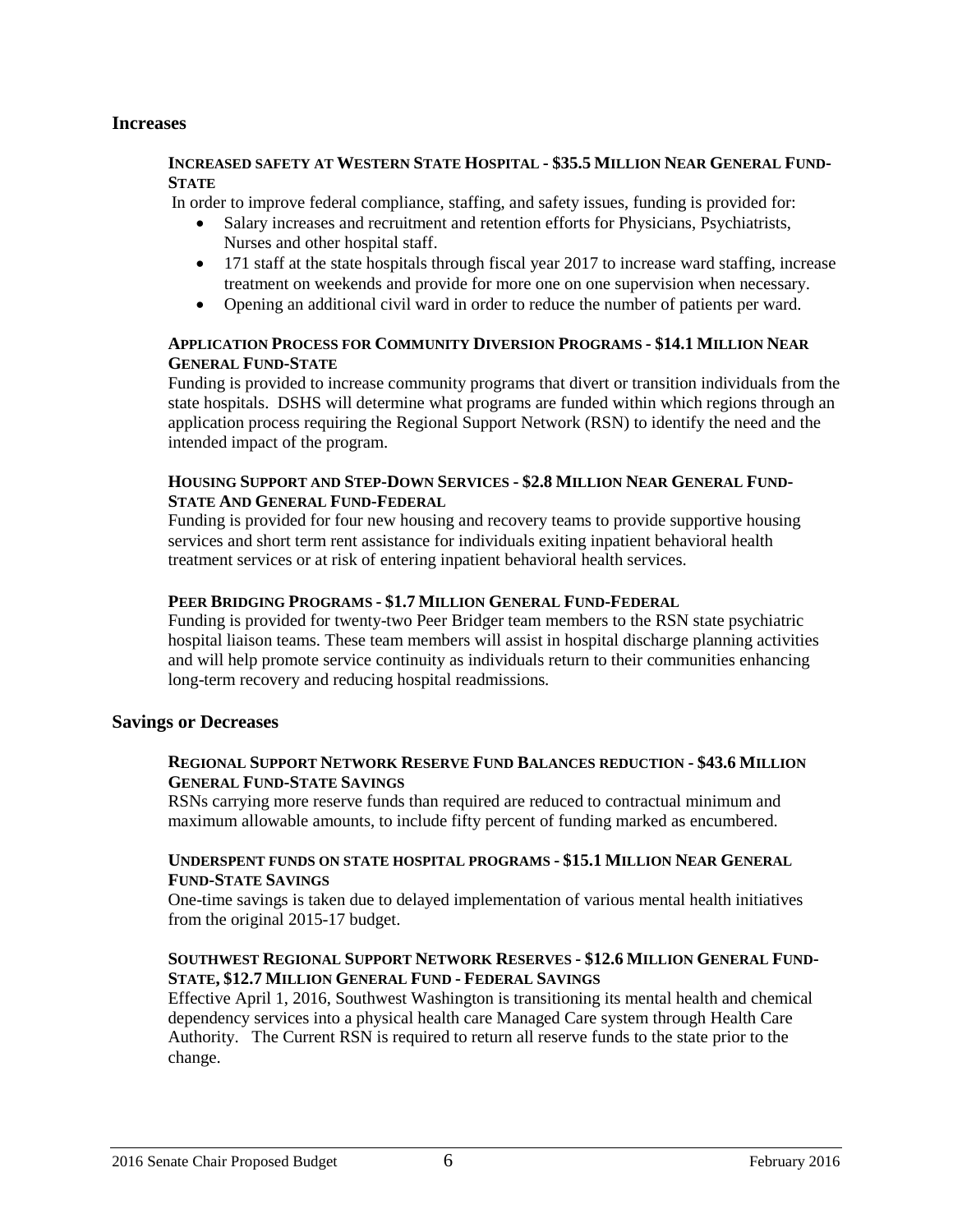# **K-12 PUBLIC SCHOOLS**

#### **Increases**

#### **CHARTER SCHOOLS AND OTHER NON-COMMON PUBLIC SCHOOLS - \$6.6M MILLION WASHINGTON OPPORTUNITY PATHWAYS-STATE**

On September 4, 2015, the Washington Supreme Court ruled the charter school law unconstitutional and declined to reconsider the ruling on November 19, 2015. The Court declared Initiative 1240 unconstitutional and void effective December 9, 2015. Engrossed Second Substitute Senate Bill 6194 (Public non-common schools) reenacts and amends the charter school laws to designate charter schools as non-common schools in the public school system and funds these non-common schools from the Washington Opportunity Pathways Account. Other public school programs identified as non-common schools and currently receiving General Fund - State appropriations will also receive Washington Opportunity Pathways account appropriations beginning in school year 2016-17. An additional \$6.6M is provided for the charter schools for the following: (1) additional K-12 enrollments for charter schools that became private schools as a result of the Supreme Court decision; (2) expected enrollment increases for charter schools in school year 2016-17; and (3) the continued operations of the Washington State Charter School Commission.

#### **PROFESSIONAL EDUCATORS - \$1.0M GENERAL FUND - STATE**

Additional funding is provided for the Professional Educator Standards Board for the Alternative Routes and Retooling conditional scholarships. These programs are designed to help school districts recruit teachers in subject matter and geographic areas with teacher shortages. Participants of these scholarships agree to teach in specified subject shortage areas in Washington K-12 public schools.

#### **PARAEDUCATOR CERTIFICATION - \$907,000 GENERAL FUND-STATE**

Funding is provided for Second Substitute Senate Bill 6408 which creates minimum employment standards for paraeducators; creates a paraeducator oversight board; and requires the Office of Superintendent of Public Instruction (OSPI) to create a fee supporting paraeducator certification system, develop a paraeducator practicum training program, and provide school district grants to field test the implementation of the paraeducator certification.

### **HIGHER EDUCATION**

#### **Increases**

#### **TUITION BACKFILL – \$7.9 MILLION NEAR GENERAL FUND-STATE**

Funding is provided for the revised estimated reduction in net revenues from tuition reductions due to enrollment changes. This is in addition to \$158 million appropriated to the schools, during the 2015 Session, for net revenue reductions. Under the College Affordability Program (2ESSB 5954), the resident undergraduate tuition operating fee is reduced by 5 percent for all schools in the 2015-16 academic year. This fee is reduced by an additional 10 percent for research schools and an additional 15 percent for regional schools in the 2016-17 academic year.

#### **STATE NEED GRANT - \$14 MILLION WASHINGTON OPPORTUNITY PATHWAYS-STATE**

Maintenance level adjustments in the College Bound Scholarship (CBS) program resulted in a savings of \$18.5 million. Of this amount, \$14 million is shifted to the State Need Grant (SNG)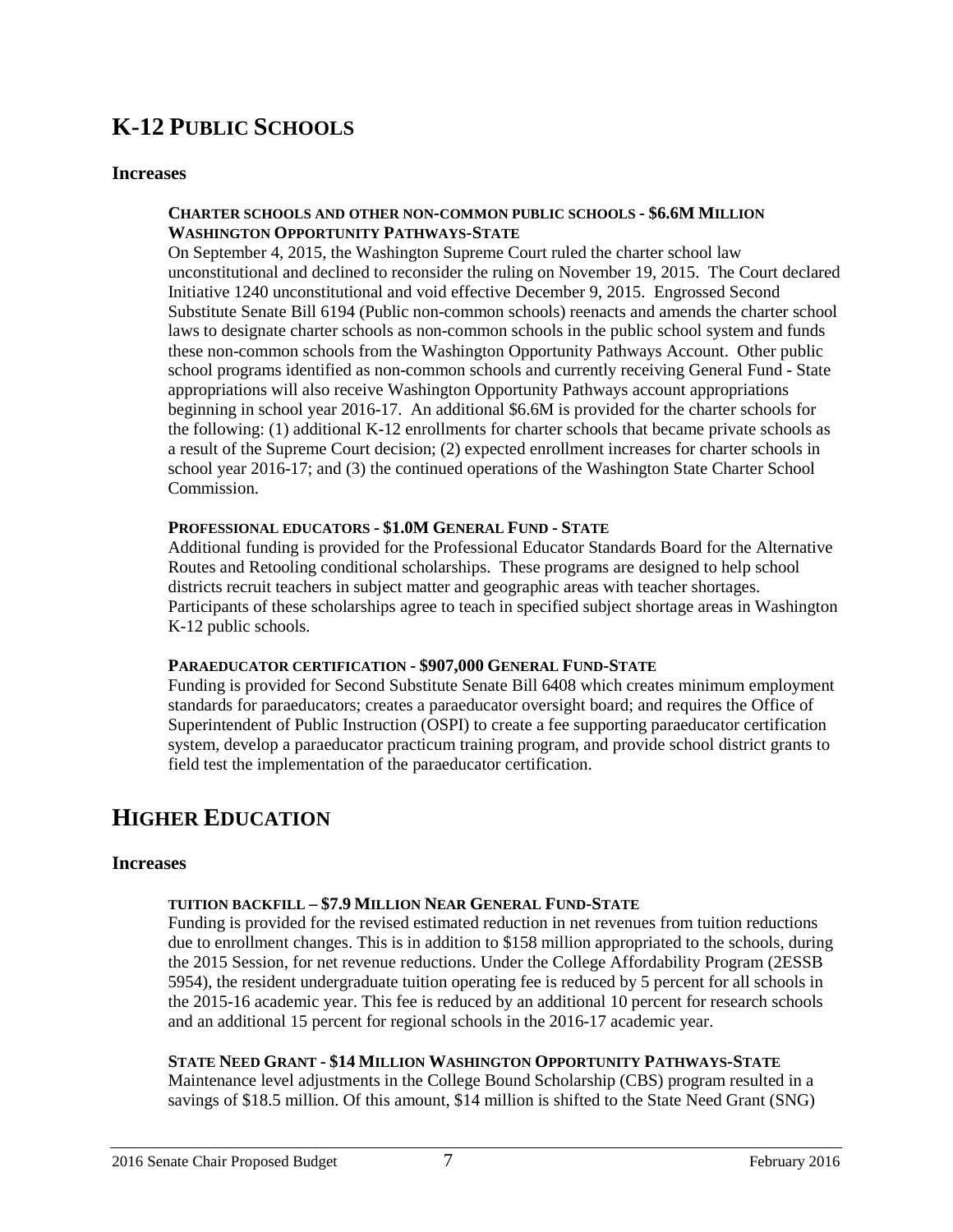program for increased costs, resulting from maintaining the 2015 service level of serving 70 percent of SNG applicants and increased SNG and CBS coordination of 95 percent.

#### **MATHEMATICS, ENGINEERING, AND SCIENCE ACHIEVEMENT (MESA) PRE-COLLEGE PROGRAM - \$450,000 NEAR GENERAL FUND-STATE**

Funding is provided to bring six pilot sites to scale, increasing base funding for each site from \$58,000 to \$125,000 per year, and for increased administration costs. This funding will support an additional 350 community college students. MESA provides additional support services to underrepresented students pursuing degrees in science, technology, engineering, and math.

### **CHILD CARE AND EARLY LEARNING**

#### **Increases**

#### **EARLY CHILDHOOD INTERVENTION PREVENTION SERVICES (ECLIPSE) FEDERAL FUNDING - \$2.2 MILLION GENERAL FUND-FEDERAL**

The ECLIPSE program was previously partially funded with federal Medicaid which is no longer allowed. Reauthorization of the federal Child Care Development Block Grant (CCDF) allows use of those funds for certain vulnerable children. The budget directs the Department of Early learning to amend the CCDF state plan to include ECLIPSE.

#### **CHILD CARE HEALTH AND SAFETY - \$935,000 GENERAL FUND-FEDERAL**

The CCDF reauthorization requires additional background checks and an annual health and safety visit for non-licensed child care providers receiving payments from CCDF funds. In addition to the added funds for this purpose, the Department of Early Learning is authorized to use these funds and certain savings from existing appropriations to procure information technology solutions that will create savings and improve efficiency of health and safety monitoring of child care providers.

#### **Savings or Decreases**

#### **INCREASED FEDERAL FUNDS AVAILABLE FOR EARLY CHILDHOOD EDUCATION - \$6.7 MILLION GENERAL FUND-STATE SAVINGS**

Additional CCDF funds are available to offset state fund increases provided in the 2015-17 budget.

#### **UNDERSPENT DEPARTMENT OF EARLY LEARNING STAFFING - \$2.5 MILLION GENERAL FUND-STATE SAVINGS**

Department of Early Learning has spent less than budgeted for staff expenditures. The budget assumes they are fully staffed by April 2016 and reduces funds based on that assumption.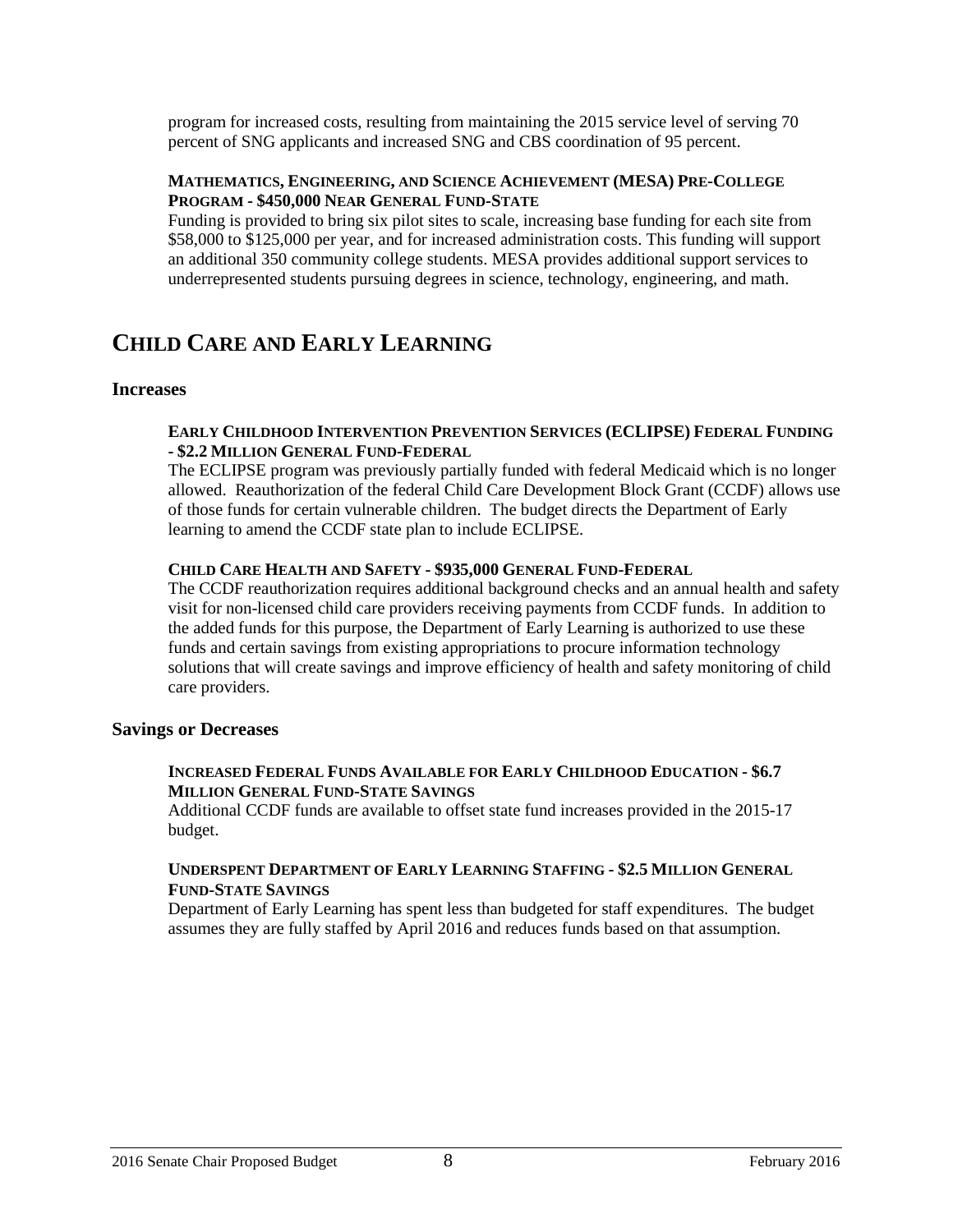# **LOW-INCOME MEDICAL ASSISTANCE**

#### **Increases**

#### **WAIVER SAVINGS RESTORATION - \$16.7 MILLION NEAR GENERAL FUND-STATE, \$18. 5 MILLION OTHER FUNDS**

Funding is restored for savings not achieved under the Reimbursement Methods Waiver required under Chapter 1, Laws of 2011, 1st sp.s. (E2SSB 5596). Legislation required the Health Care Authority to submit a request for a Section 1115 demonstration waiver that would reduce state expenditures through eligibility group per capita, streamlined eligibility determination, and enforceable cost-sharing. The waiver request was not approved.

#### **NURSING RATE INCREASES - \$4.2 MILLION NEAR GENERAL FUND-STATE, \$4.4 MILLION OTHER FUNDS**

The reimbursement rate for licensed practical and registered nurses providing skilled home health services and home services for both medically intensive children and adults who require four to sixteen hours of care is increased by \$10.

#### **HEALTH HOME PROGRAM - \$3.9 MILLION NEAR GENERAL FUND-STATE, \$3.9 MILLION OTHER FUNDS**

The Health Home program integrates and coordinates care for high-risk, high-cost adults and children, including clients that are dually-eligible for Medicare and Medicaid. Reduced costs from this program allow receipt of federal bonus payments based on Medicare cost savings related to Health Home services. The enhanced federal match for this program expired in October 2015. However, savings from the program are anticipated to exceed costs on an ongoing basis.

#### **Savings or Decreases**

#### **TRANSFER OF BLIND DISABLED POPULATION TO FEE-FOR-SERVICE - \$25.5 MILLION NEAR GENERAL FUND-STATE SAVINGS, \$25.5 MILLION OTHER FUNDS**

Based on ongoing increasing costs for the Categorically Needy Blind Disabled and Community Options Program Entry System (COPES) populations in managed care, these populations are moved from managed care to fee-for-service effective July 1, 2016.

#### **INPATIENT COST AVOIDANCE - \$4.2 MILLION NEAR GENERAL FUND-STATE SAVINGS, \$4.4 MILLION OTHER FUNDS**

Improved access to skilled registered and licensed practical nurses for adults and children requiring in-home care will improve hospital discharge planning and timeliness, decrease hospital length of stay, and prevent overall hospital admissions.

# **LONG-TERM CARE, DEVELOPMENTAL DISABILITIES**

#### **Increases**

#### **INDIVIDUAL PROVIDER OVERTIME - \$31.9 MILLION NEAR GENERAL FUND-STATE, \$38.9 MILLION OTHER FUNDS**

Individual provider homecare worker overtime is funded in accordance with the Department of Labor's recent rule change requiring overtime to be paid to homecare workers when they work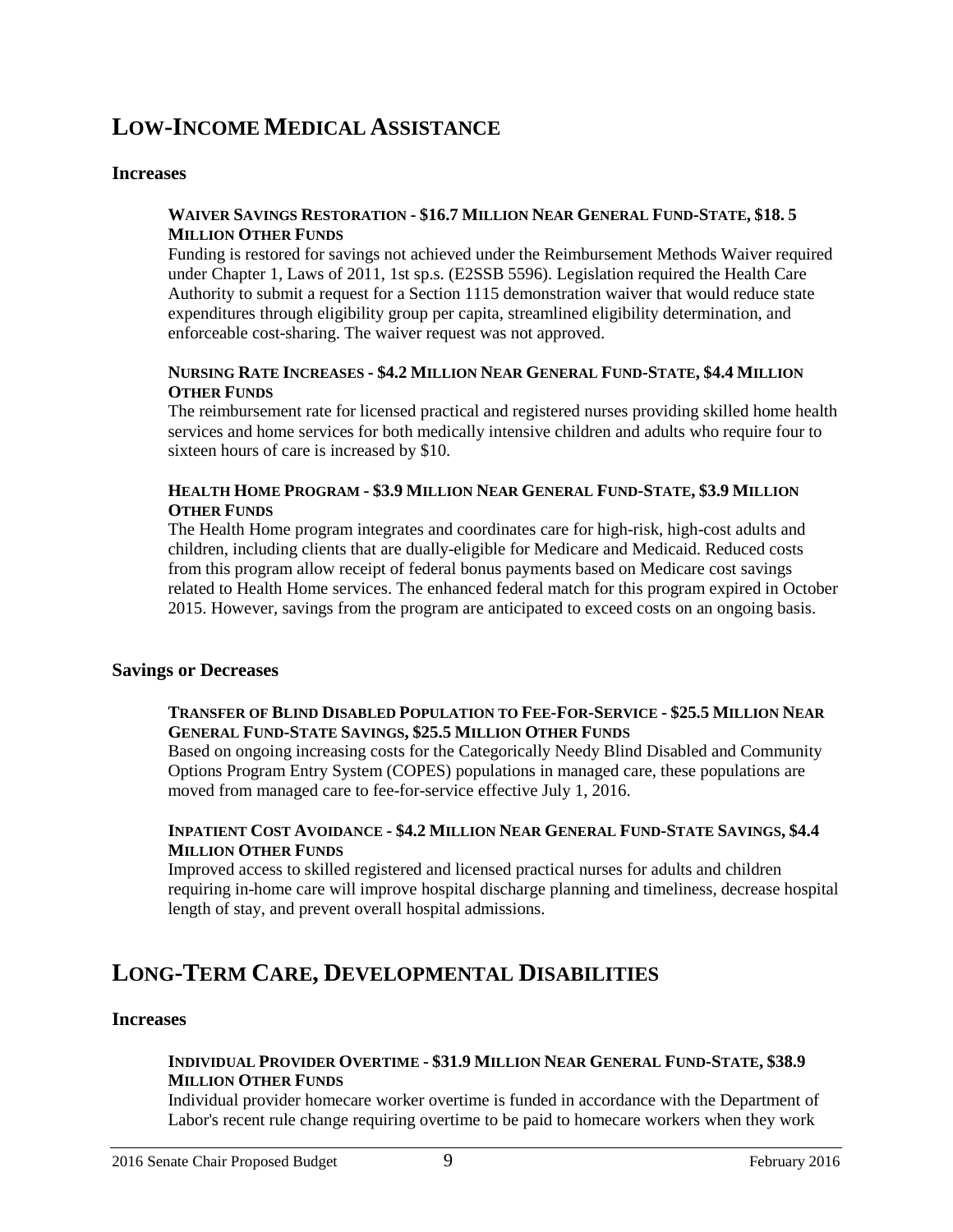over 40 hours in a week. The Department of Labor's authority to implement the rule change was upheld in the U.S. Federal Court of Appeals.

#### **DEVELOPMENTAL DISABILITIES PROTECTIONS - \$2 MILLION NEAR GENERAL FUND-STATE, \$1.3 MILLION OTHER FUNDS**

E2SSB 6564 (providing protections for persons with developmental disabilities) directs the Developmental Disabilities Administration to establish a process for identifying individuals who may be at higher risk of abuse and/or neglect. These individuals are to receive visits from the department at least once every four months, with one of these visits being unannounced. An independent Developmental Disabilities Office of Ombuds is created in the Department of Commerce to monitor and report on services to persons with developmental disabilities. The Department must also conduct a vulnerable adult fatality review in the event of the death of a vulnerable adult when DSHS has reason to believe the death may be related to abuse, abandonment, exploitation, or neglect.

#### **ENHANCED COMMUNITY SERVICES PLUS-NURSING HOMES - \$1.6 MILLION NEAR GENERAL FUND-STATE, \$1.6 MILLION OTHER FUNDS**

The Department shall contract with a nursing home facility to provide an enhanced staffing model to provide care to thirty elderly individuals with challenging behaviors. These individuals currently reside at Western State Hospital, and have been identified as ready for discharge to a community-based setting.

#### **YAKIMA VALLEY SCHOOL - \$824,000 NEAR GENERAL FUND-STATE, \$824,000 OTHER FUNDS**

E2SSB 5243 (concerning services provided by residential habilitation centers) provides funding for sixteen respite beds, prohibits new long-term admissions, and eliminates the requirement to close Yakima Valley School when its census reaches 16 individuals.

# **CHILDREN'S ADMINISTRATION AND ECONOMIC SERVICES**

#### **Increases**

#### **STATEWIDE IMPLEMENTATION OF FAMILY ASSESSMENT RESPONSE (FAR) - \$2.3 MILLION GENERAL FUND-STATE, \$2.2 MILLION OTHER FUNDS**

Funding is provided to continue statewide implementation of Family Assessment Response (FAR), a non-investigative response to certain reports of child abuse and neglect.

**PERFORMANCE-BASED CONTRACTING PROGRAM - \$1.4 MILLION GENERAL FUND-STATE** Funding is provide for the second year of the Performance Based Contracting program in the Spokane area.

#### **INCREASE CHILD PLACING AGENCY RATES - \$952,000 GENERAL FUND-STATE, \$182,000 OTHER FUNDS**

Funding is provided to increase reimbursement for child placing agencies which recruit, and manage family foster home placements.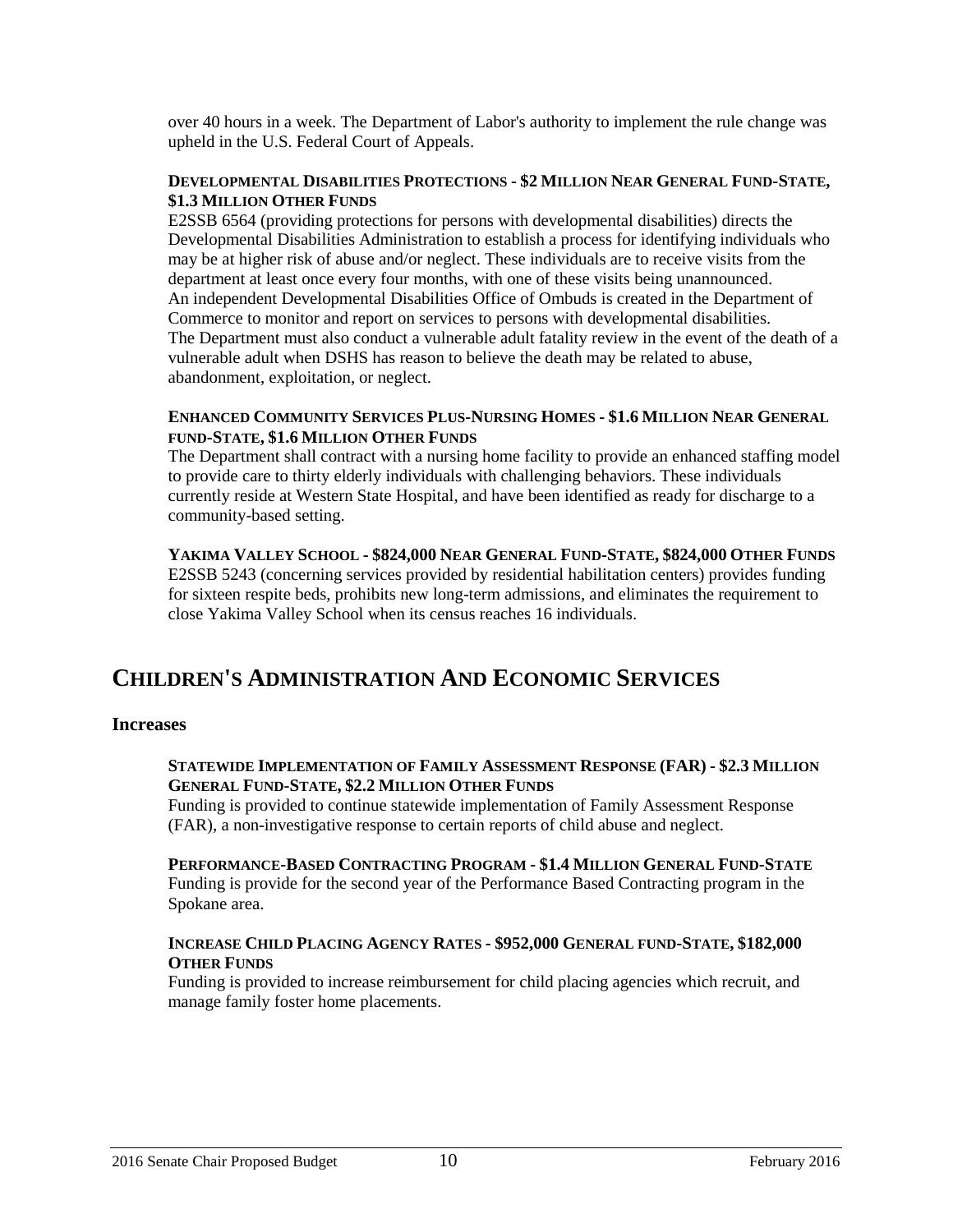#### **Savings or Decreases**

#### **INCREASED FEDERAL FUNDS AVAILABLE FOR ECONOMIC SERVICES PROGRAMS - \$35.7 MILLION GENERAL FUND-STATE SAVINGS**

Additional federal Temporary Assistance for Needy Families (TANF) funds are available to offset state funds. Federal bonus payments for the Supplemental Nutrition Assistance Program (SNAP) are used for eligible costs funded in the biennial budget with state funds.

#### **FUNDING TANF EMPLOYMENT AND TRAINING ACTIVITIES WITH STATE ADMINISTRATIVE CONTINGENCY ACCOUNT - \$17 MILLION GENERAL FUND-STATE SAVINGS**

Funds available in the state administrative contingency account are used for TANF Employment and Training programs.

#### **UNDERSPENT TANF EMPLOYMENT AND TRAINING BUDGET - \$7.7 MILLION GENERAL FUND-STATE SAVINGS**

Actual spending for the first six months of the biennium for employment and training programs was less than allotments. The budget is reduced for this one-time savings.

#### **UNDERSPENT CHILDREN'S ADMINISTRATION STAFFING - \$4.2 MILLION GENERAL FUND-STATE, \$4.3 MILLION OTHER FUNDS SAVINGS**

Children's Administration has spent less than budgeted for staff expenditures. The budget assumes they are fully staffed by May 2016 and reduces funds based on that assumption. This will increase staffing by 66 FTEs over the actual December 2015 expenditures.

# **CORRECTIONS & OTHER CRIMINAL JUSTICE**

#### **Increases**

#### **TORT PAYMENTS - \$15 MILLION GENERAL FUND-STATE**

Funding is provided for deposit into the state's Self-Insurance Liability fund in anticipation of increased tort claims against the department.

#### **INCREASED TREATMENT FOR SPECIAL COMMITMENT CENTER RESIDENTS - \$3.2 MILLION NEAR GENERAL FUND-STATE**

Funding is provided for 27 staff to provide treatment and rehabilitative care and increased health care services and supports for approximately 30 high acuity residents.

#### **Savings or Decreases**

#### **SUPERVISION OF OFFENDERS - \$2.3 MILLION GENERAL FUND-STATE SAVINGS**

A supervision caseload reduction is achieved by reverting from the length of community supervision for offenders pursuant to a recent Washington State Supreme Court decision, to the period of time offenders were supervised prior to the decision.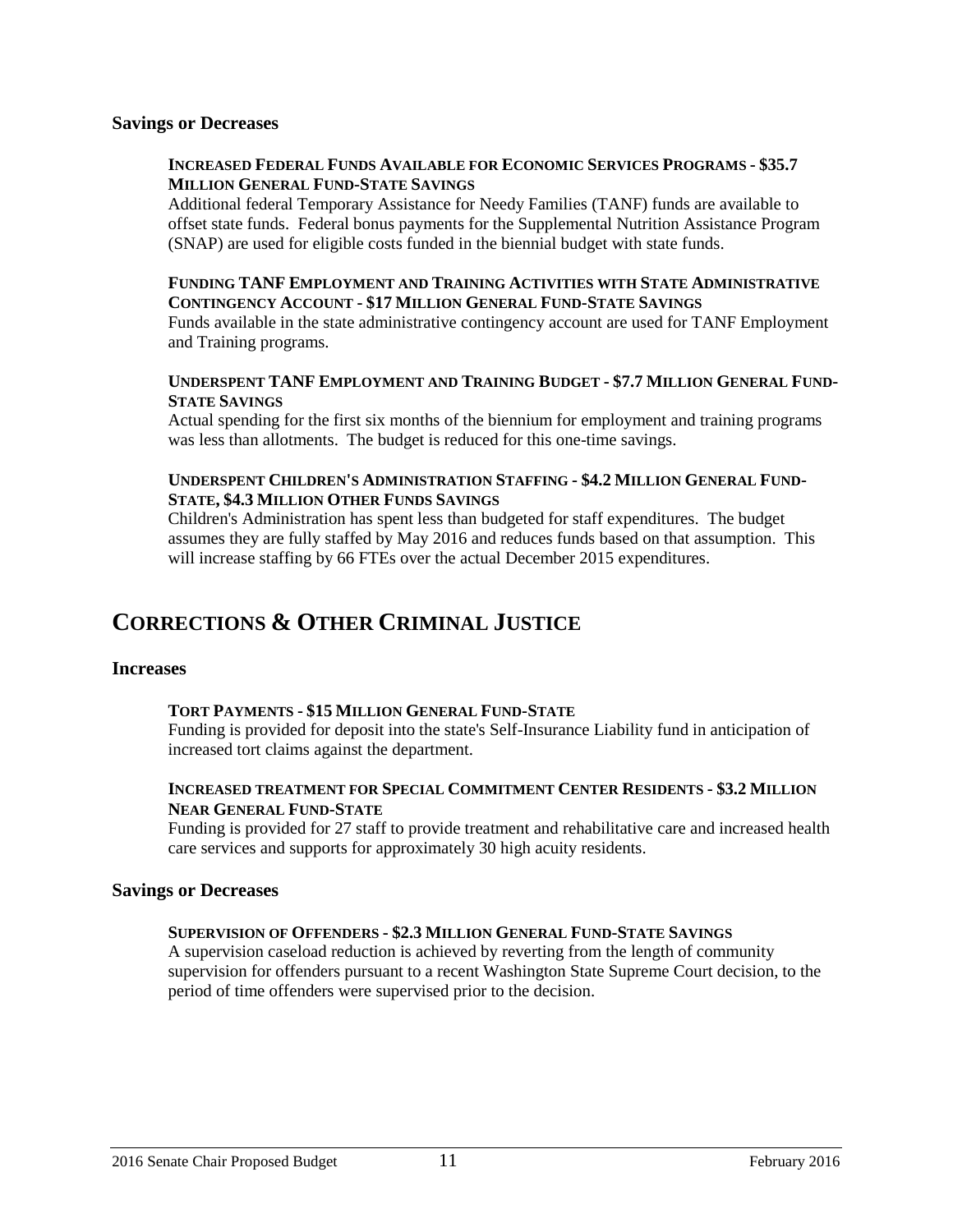# **NATURAL RESOURCES**

#### **Increases**

#### **DEPARTMENT OF FISH AND WILDLIFE (WDFW) FISH MANAGEMENT - \$3.3 MILLION STATE WILDLIFE ACCOUNT**

Additional expenditure authority is provided for hatchery maintenance and additional monitoring to ensure fish resources are sustainable and that the Endangered Species Act (ESA) requirements are met.

#### **Savings or Decreases**

#### **MODEL TOXICS CONTROL (MTCA) PROGRAMS - \$15.7 MILLION MTCA ACCOUNTS**

Decreases in the revenue for the MTCA accounts has left a negative balance for the 2015-17 biennium. MTCA accounts fund both operating and capital programs. In order to manage the revenue decline, \$15.7 million of MTCA expenditures in the operating budget have been reduced or suspended for the remainder of the biennium. The reductions include public participation grants, stormwater capacity grants, and grants to local government for shoreline management plan updates. Savings are assumed at the Department of Ecology from hiring restrictions that will be implemented in April 2016.

# **OTHER CHANGES**

#### **Increases**

#### **CONSOLIDATED HOMELESS GRANT - \$7.5 MILLION HOME SECURITY FUND AND AFFORDABLE HOUSING FOR ALL ACCOUNT**

A total of \$7.5 million is provided to increase funding for the Department of Commerce's Consolidated Homeless Grant (CHG). The CHG is designed to support an integrated system of housing assistance to prevent homelessness and secure permanent housing for households who are unsheltered or in temporary housing.

#### **TRUANCY REFORM - \$1.5 MILLION HOME SECURITY FUND**

Funding is provided to implement Second Substitute Senate Bill 6497, which requires all school districts to establish community truancy boards or other evidence-based interventions to address student unexcused absences. Eighteen HOPE beds and 10 Crisis Residential Center beds are funded to assist truant and other at-risk youth in need of support and services. These beds will be added throughout the state based on need and volume of truancy petitions.

#### **STREET YOUTH PROGRAMS - \$555,000 HOME SECURITY FUND**

Funding is provided to increase street youth services to connect homeless youths to shelter and services, such as health and mental health care, substance abuse treatment, education and employment services. A portion of the funds are directed to south King County, which has experienced an increase in homeless youths.

#### **WASHINGTON ABLE PROGRAM - \$404,000 TOTAL FUNDS**

Substitute Senate Bill 6210 creates the Washington Achieving a Better Life Experience (ABLE) Program to enable parents of children with special needs to have a tax-fee savings account similar to a college savings account to provide funds for the future care of their children. Funding is provided for administrative and outreach activities for the new program that will be conducted in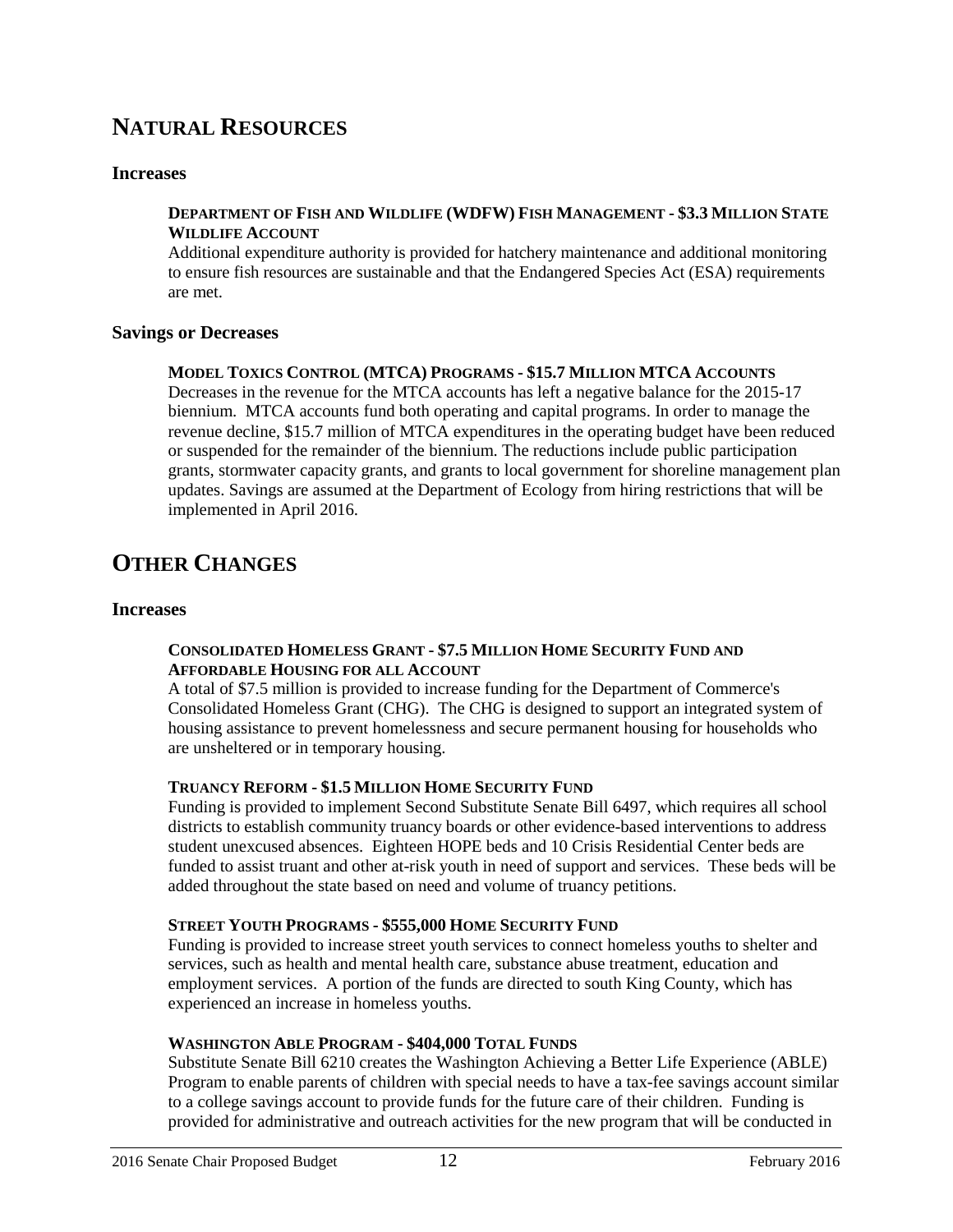conjunction with the Developmental Disabilities Endowment Trust Fund to reduce costs.

#### **Savings or Decreases**

#### **PENSION MERGER - \$75.4 MILLION NEAR GENERAL FUND-STATE SAVINGS**

Based on the most recent valuation, the Law Enforcement Officers' and Fire Fighters' Plan 1 (LEOFF 1) is 125 percent funded with a surplus of \$1.1 billion and the Washington Teachers' Retirement System Plan 1 (TRS 1) is 71 percent funded with a \$2.7 billion unfunded liability. \$75 million in state general fund savings are achieved from the merger the two plans in the 2015- 17 biennium with an expected additional savings of \$243.8 million in the 2017-19 biennium. Merger of the plans lowers the expected contribution rates for TRS 1 unfunded liability, but does not impact the LEOFF 1 retiree benefits. School districts will also receive a fiscal benefit from the lower contribution rates for locally funded K-12 staff. The legislation also provided a onetime \$5,000 lump sum payment will be made to LEOFF 1 retirees. Active LEOFF 1 members will receive their one-time lump sum payment when they retire.

#### **LOCAL GOVERNMENT ASSISTANCE - \$6.3 MILLION NEAR GENERAL FUND-STATE SAVINGS**

Savings are achieved by making the following changes to assistance to local government: (1) fire insurance premium tax sharing with local governments is eliminated (\$4.4 million); (2) funding to Thurston County to compensate for state impacts on its courts is eliminated (\$811,000); (3) state assistance for county prosecuting attorney salaries are limited to counties with a population less than 200,000 (\$713,000); and (4) legal financial obligation grants are reduced 10 percent (\$98,000 savings).

#### **EMPLOYEE HEALTH BENEFIT CONTRIBUTION - \$5.7 MILLION NEAR GENERAL FUND-STATE SAVINGS**

Based on a higher than expected surplus in the Public Employees and Retirees Insurance Account, completion of long-standing litigation, and termination of the wellness vendor contract, the state contribution for employee insurance benefits is adjusted from \$894 per month per employee to \$882 per month per employee in fiscal year 2017. This adjustment does not impact the health insurance benefits provided to state employees.

#### **MUNICIPAL RESEARCH SERVICE CENTER - \$2.8 MILLION LIQUOR REVOLVING FUND SAVINGS**

State funding for the non-profit Municipal Research Service Center (MRSC) is eliminated. Counties, cities and port district may choose to continue services under a fee-for-service, membership dues, or other financial arrangement with MRSC.

#### **FOREIGN TRADE REPRESENTATION - \$504,000 NEAR GENERAL FUND-STATE SAVINGS**

Funding for contracts with foreign representatives who provide export assistance, primarily in Europe and Asia, to Washington businesses is eliminated.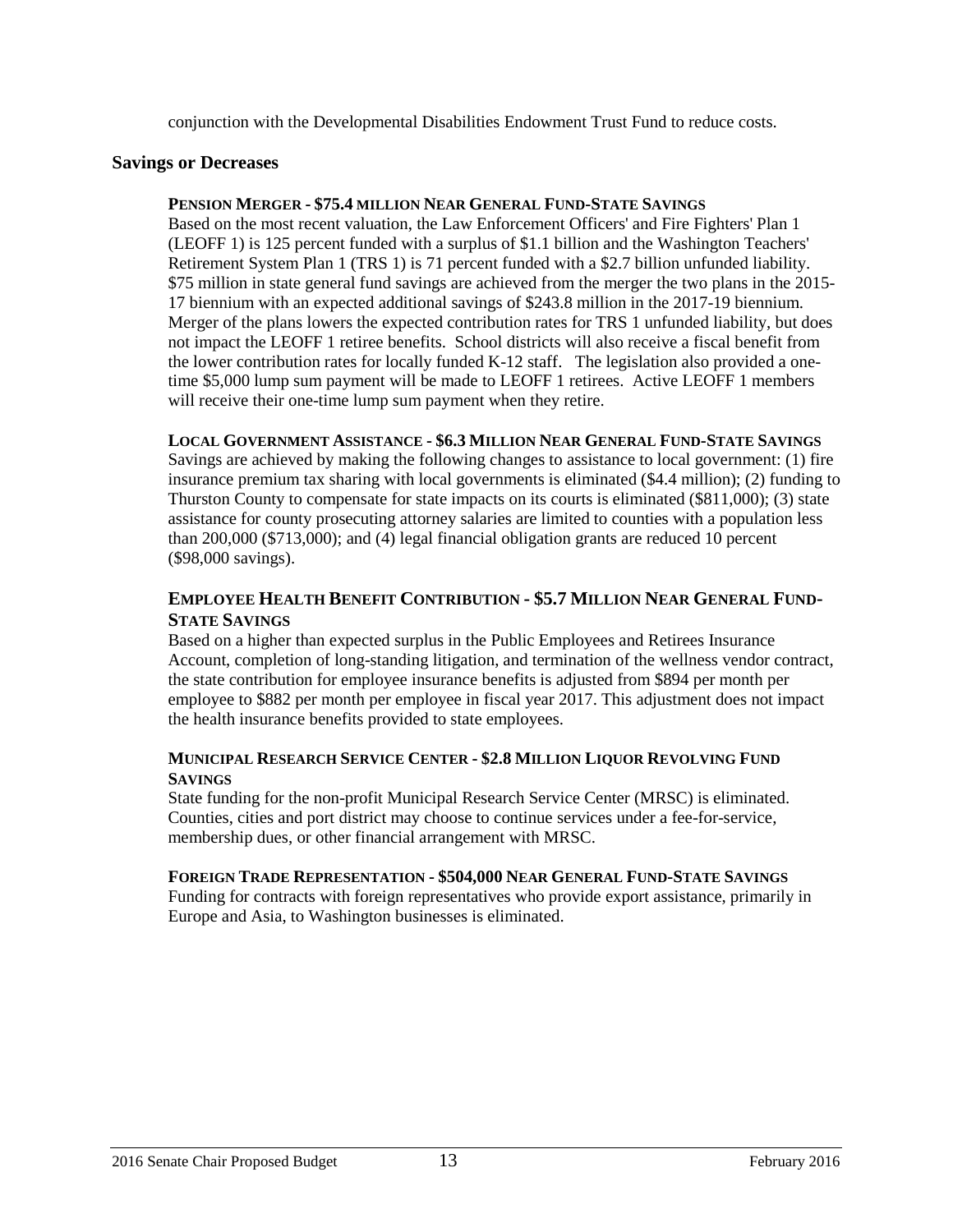# **APPENDIX A**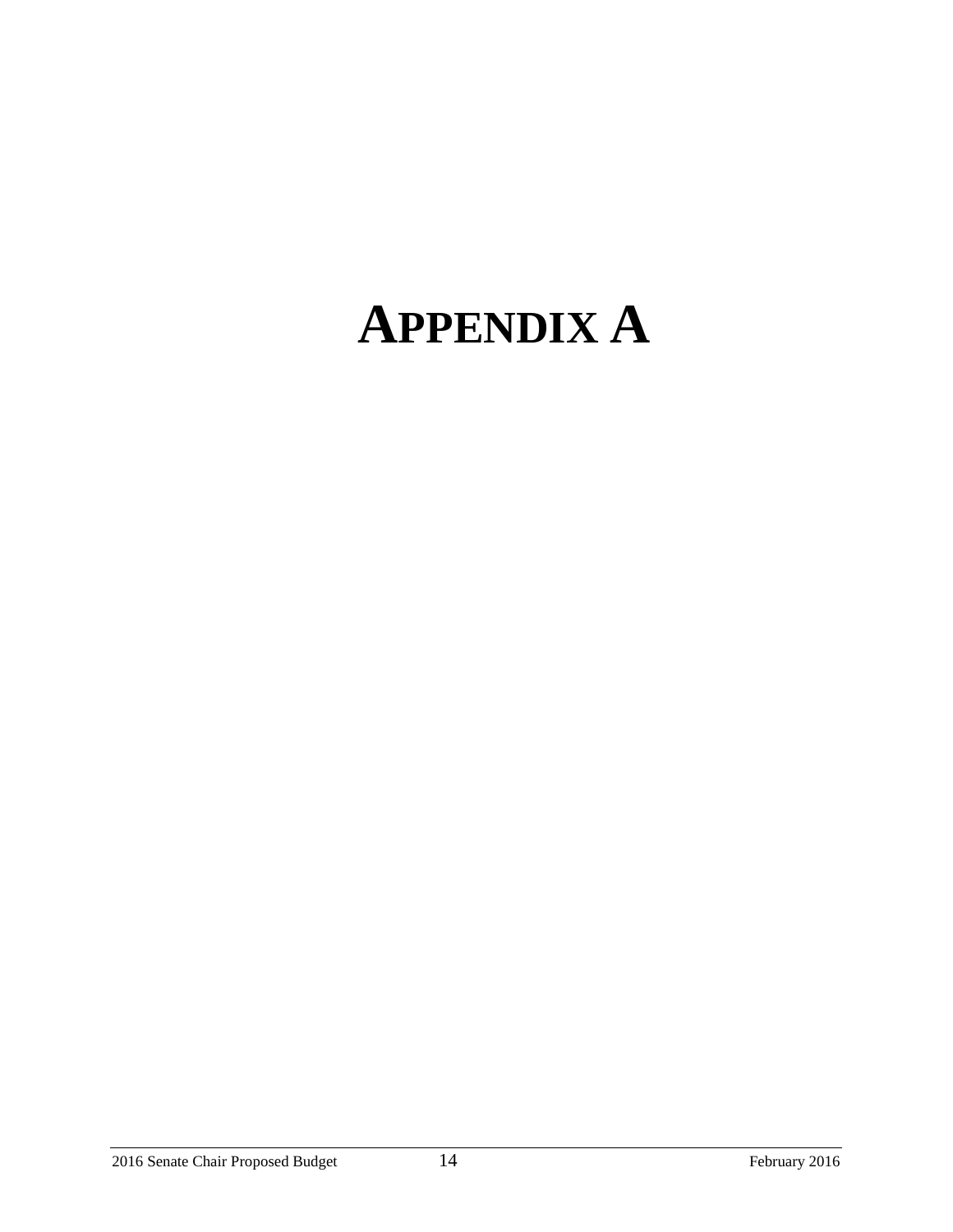# **Fund Transfers & Budget Driven Revenue** (Near GF-S & Opp Pathways in Millions) **2016 Proposed Fund Transfers 2015-17** *From the General Fund* GFS to Disaster Account for Fires (172.7) *To the General Fund* Additional Dedicated MJ (fund balance) 14.0 Performance Audit 10.0 Additional Public Works 10.0 Fire Insurance Premium Elimination 4.4 Aerospace Loan Account 2.0 Savings Incentive to GF (unspent balances) 1.1 Charitable, Educational, Penal, and Reformatory Institutions 1.0 Labor Relations Account 1.0 Health Professionals Loan Acct 1.0 WA Housing Trust Account 1.0 County Prosecutor Salary Assistance 0.7 Health Professions Account Transfer 0.5 Personnel Svcs Acct Transfer 0.5 Prof Engineers Acct Transfer 0.5 Real Estate Commn Acct Transfer 0.5 Real Estate Reserach Acct Transfer 0.5 Flood Control addition 6.4 Abolished accounts-equity transfers 0.1 **Fund Transfers to the General Fund** 49.1

#### **Budget Driven Revenue**

| <b>Budget Driven Revenue</b>              | (1.9) |
|-------------------------------------------|-------|
| Lottery                                   | 0.1   |
| Liquor Cannibas Board Dedicated Marijuana | 0.3   |
| Liquor Revolving Fund                     | 0.6   |
| <b>HCA Health Clinics</b>                 | (2.9) |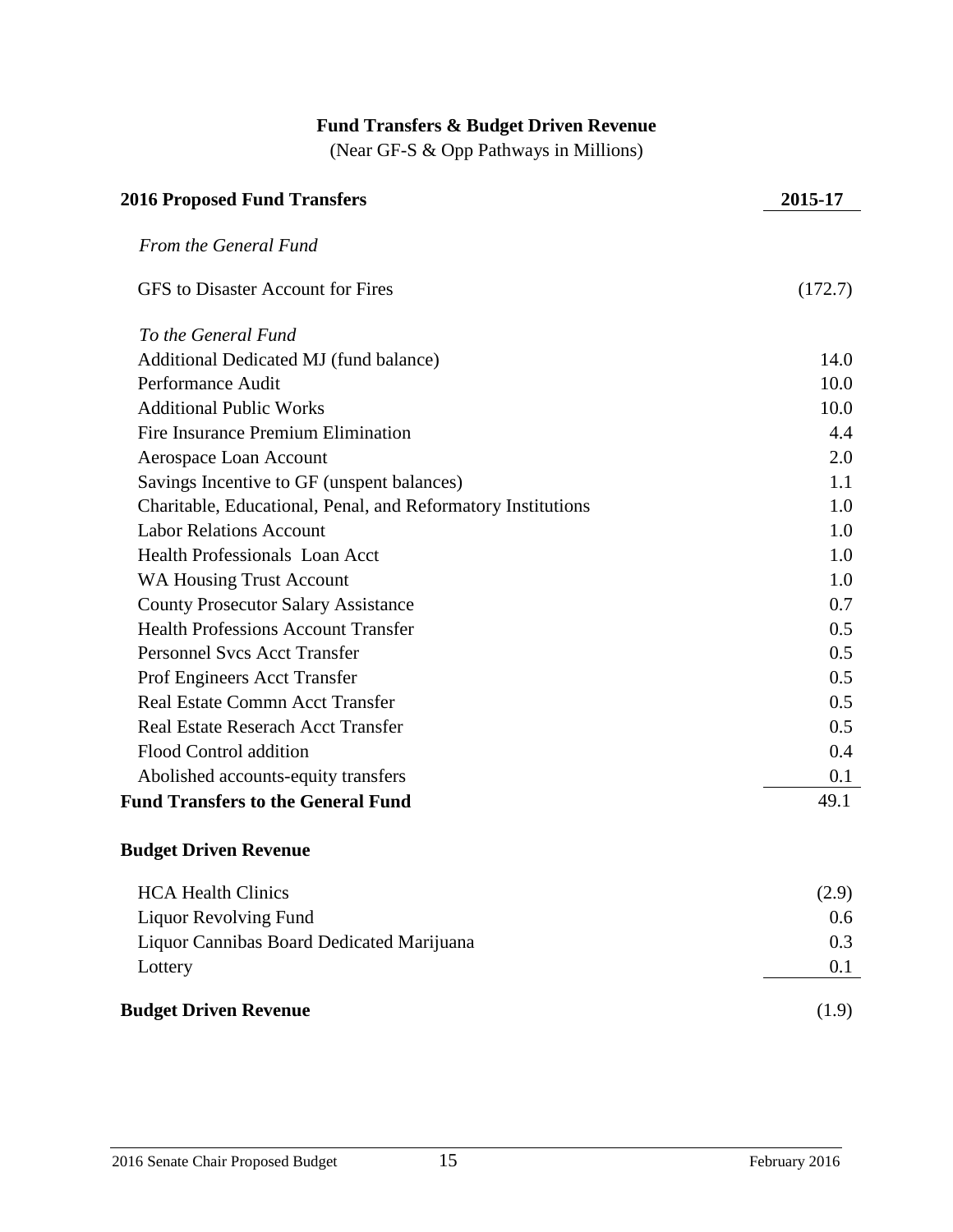# **APPENDIX B**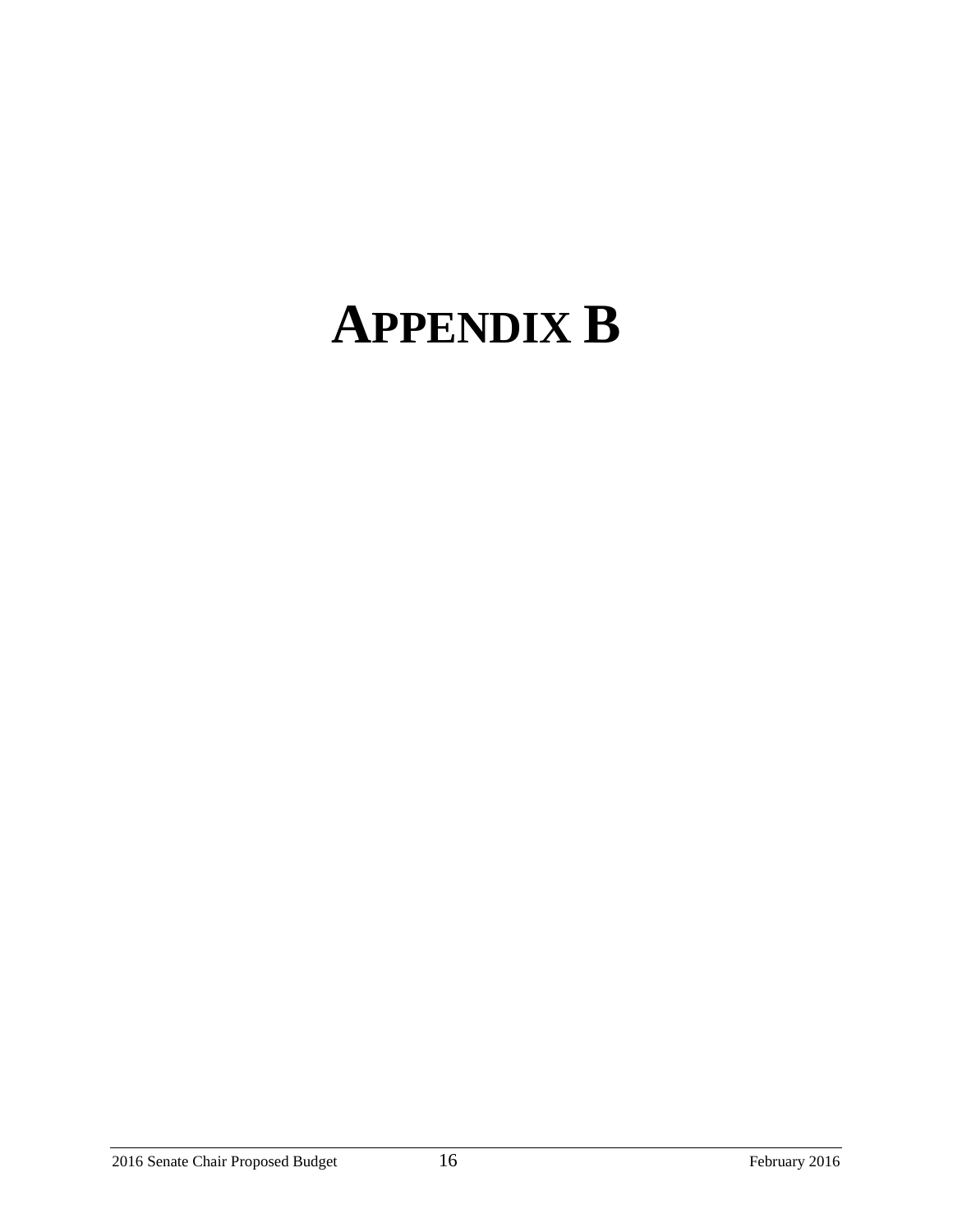# **REVENUE RELATED BILLS**

|             |        | <b>Revenue Related Bills</b>           |       |        |
|-------------|--------|----------------------------------------|-------|--------|
|             |        |                                        |       |        |
|             | Bill # | <b>Description</b>                     | 15-17 | 17-19  |
| <b>SSB</b>  | 5864   | <b>Annexation Sales and Use Tax</b>    | 0     | (52.7) |
| 2SSB        | 6239   | Affordable Housing                     | 0     | 0      |
| E2SSB       | 5109   | Local Revitalization Financing         | 0     | 0      |
| <b>SSB</b>  | 6211   | Nonprofit Homeownership Development    | 0     | 0      |
| 2ESSB       | 5575   | <b>Coal Fired Plant Conversion</b>     | 0     | 0      |
| <b>ESSB</b> | 6427   | Motor Vehicle Sales to a Tribal Member | 0     |        |
|             | Total  |                                        | 0     |        |

#### **ANNEXATION SALES AND USE TAX MODIFICATION - NO IMPACT TO GENERAL FUND STATE**

Substitute Senate Bill 5864 (annexation sales and use tax modification) modifies the annexation sales and use tax that may be imposed by the city of Seattle by increasing the cap to \$7.725 million from \$5 million and decreasing the number of years that the tax may be imposed from 10 to six. As a result, General Fund-State revenue will be reduced by \$2.725 million in Fiscal Year 2019

#### **AFFORDABLE HOUSING - NO IMPACT TO GENERAL FUND STATE**

Second Substitute Senate Bill 6239 (affordable housing) allows a city or county to apply a local property tax exemption for single family properties or multi-family properties that provide affordable housing to very low income families.

#### **LOCAL REVITALIZATION FINANCING - NO IMPACT TO GENERAL FUND STATE**

Engrossed Second Substitute Senate Bill 5109 (local revitalization financing) provides that local governments approved for a project award prior to January 1, 2011, but have not imposed a sales or use tax by December 1, 2016, must forfeit their project award unless they send a letter to the Department of Revenue by July 1, 2016, indicating their intent to impose a sales and use tax by July 1, 2022. Funds that become available may be reallocated to other applicants.

#### **NONPROFIT HOMEOWNERSHIP DEVELOPMENT PROPERTY TAX EXEMPTION - NO IMPACT TO GENERAL FUND STATE**

Substitute Senate Bill 6211 (nonprofit homeownership development property tax exemption) provides a property tax exemption to nonprofits that own real property for the purpose of building low-income housing. The tax preference expires on or at the earlier of: (1) when the nonprofit transfers title to the property; (2) at the end of the 7th consecutive property tax year for which the property was granted an exemption; or (3) the property is no longer held for the purpose for which the exemption was granted. The tax preference expires 10 years after its enactment.

#### **REMITTANCE FOR COAL-FIRED PLANT CONVERSION - NO IMPACT TO GENERAL FUND STATE**

Second Engrossed Substitute Senate Bill 5575 (coal-fired plant remittance) provides a sales and use tax exemption, in the form of a remittance, for the construction of new structures or renovation of existing structures for the purpose of converting a coal-fired electric generation facility into a natural gas-fired plant or biomass energy facility. Remittances may not be paid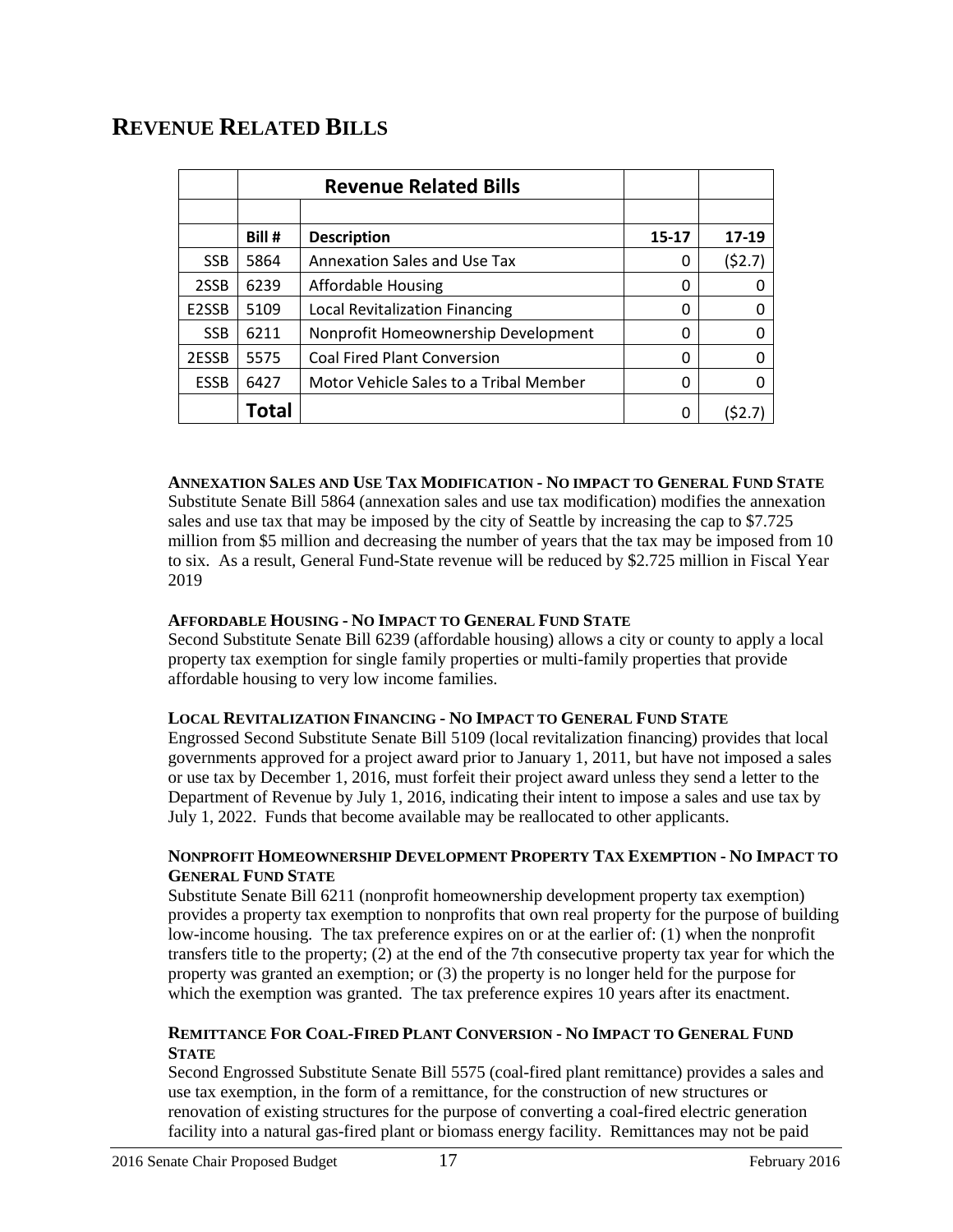until the conversion of the facility is operationally complete, and not prior to April 1, 2020. The tax exemption expires July 1, 2026.

#### **SALES OF A MOTOR VEHICLE TO A TRIBE OR TRIBAL MEMBER - NO IMPACT TO GENERAL FUND STATE**

Engrossed Substitute Senate Bill 6427 (tribal motor vehicles) addresses the documentation requirements for the sale of vehicles to a tribe or tribal member in their Indian country. It requires that the seller substantiates the buyer's tribal status, the vehicle is delivered to the Indian country for which the tribal member has exempt status, and the seller documents the delivery of the vehicle by signing a declaration to that effect.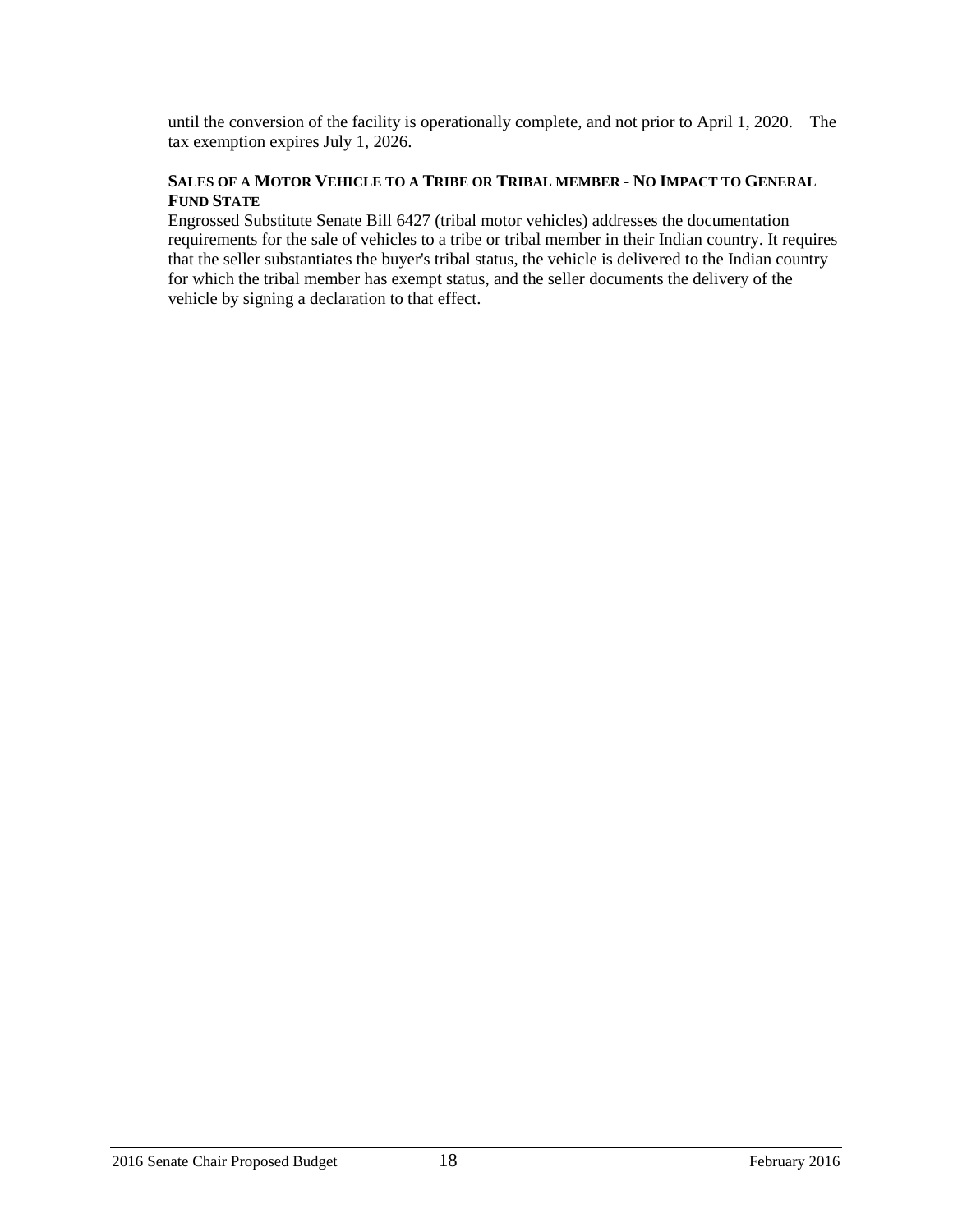# **APPENDIX C**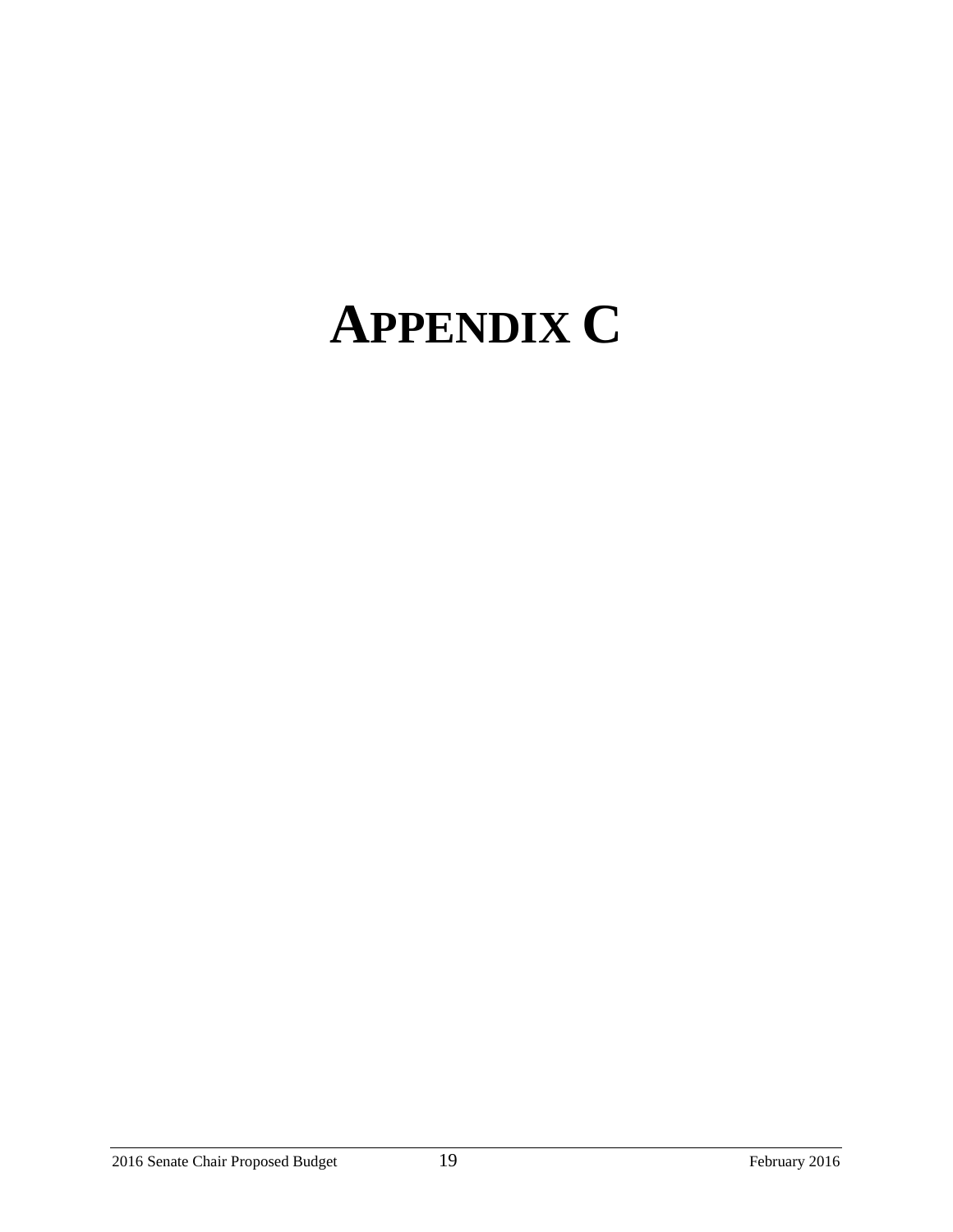### **2015-17 Omnibus Operating Budget -- 2016 Supplemental Senate Chair**

(Dollars In Thousands)

|                                              | NGF+OpPth | Dis Res-S |
|----------------------------------------------|-----------|-----------|
| <b>Employee Compensation</b>                 |           |           |
| <b>PEBB Funding Rate</b>                     | $-5,732$  | 0         |
| <b>Employee Compensation Total</b>           | $-5,732$  | 0         |
| K-12 Education                               |           |           |
| <b>Charter Schools</b>                       | 6,409     | 0         |
| All Other Increases                          | 1,900     | 0         |
| <b>Education Funding Task Force</b>          | 500       | 0         |
| <b>K-12 Education Total</b>                  | 8,809     | 0         |
| <b>Higher Education Institutions</b>         |           |           |
| <b>CAP Tuition Backfill</b>                  | 7,858     | 0         |
| All Other Increases                          | 466       | 0         |
| <b>MESA</b>                                  | 450       | 0         |
| All Other Savings                            | $-1,258$  | 0         |
| <b>Higher Education Institutions Total</b>   | 7,516     | 0         |
| <b>Higher Education Financial Aid</b>        |           |           |
| <b>State Need Grant-Increased Costs</b>      | 13,973    | 0         |
| All Other Increases                          | $-104$    | 0         |
| <b>Higher Education Financial Aid Total</b>  | 13,869    | 0         |
| <b>Early Learning &amp; Child Care</b>       |           |           |
| <b>Increase Tiered Reimbursement</b>         | 6,843     | 0         |
| One-Time Savings & Underspends               | $-2,458$  | 0         |
| Shift Between Funds                          | $-6,713$  | 0         |
| <b>Early Learning &amp; Child Care Total</b> | $-2,328$  | 0         |
| <b>Health Care</b>                           |           |           |
| <b>Waiver Savings Restoration</b>            | 16,737    | 0         |
| Vendor Rate Increase                         | 4,669     | 0         |
| <b>Health Homes Services</b>                 | 3,893     | 0         |
| All Other Increases                          | 1,196     | 0         |
| Inpatient Cost Avoidance                     | $-4,154$  | 0         |
| Blind-Disabled to Fee for Service            | $-25,533$ | 0         |
| Shift Between Funds                          | $-32,555$ | 0         |
| <b>Health Care Total</b>                     | $-35,747$ | 0         |
| <b>Mental Health</b>                         |           |           |
| <b>Transitional Support for WSH</b>          | 23,400    | 0         |
| <b>Community Diversion Applications</b>      | 14,085    | 0         |
| <b>Compensation Increases</b>                | 8,681     | 0         |
| <b>SCC Increases</b>                         | 4,142     | 0         |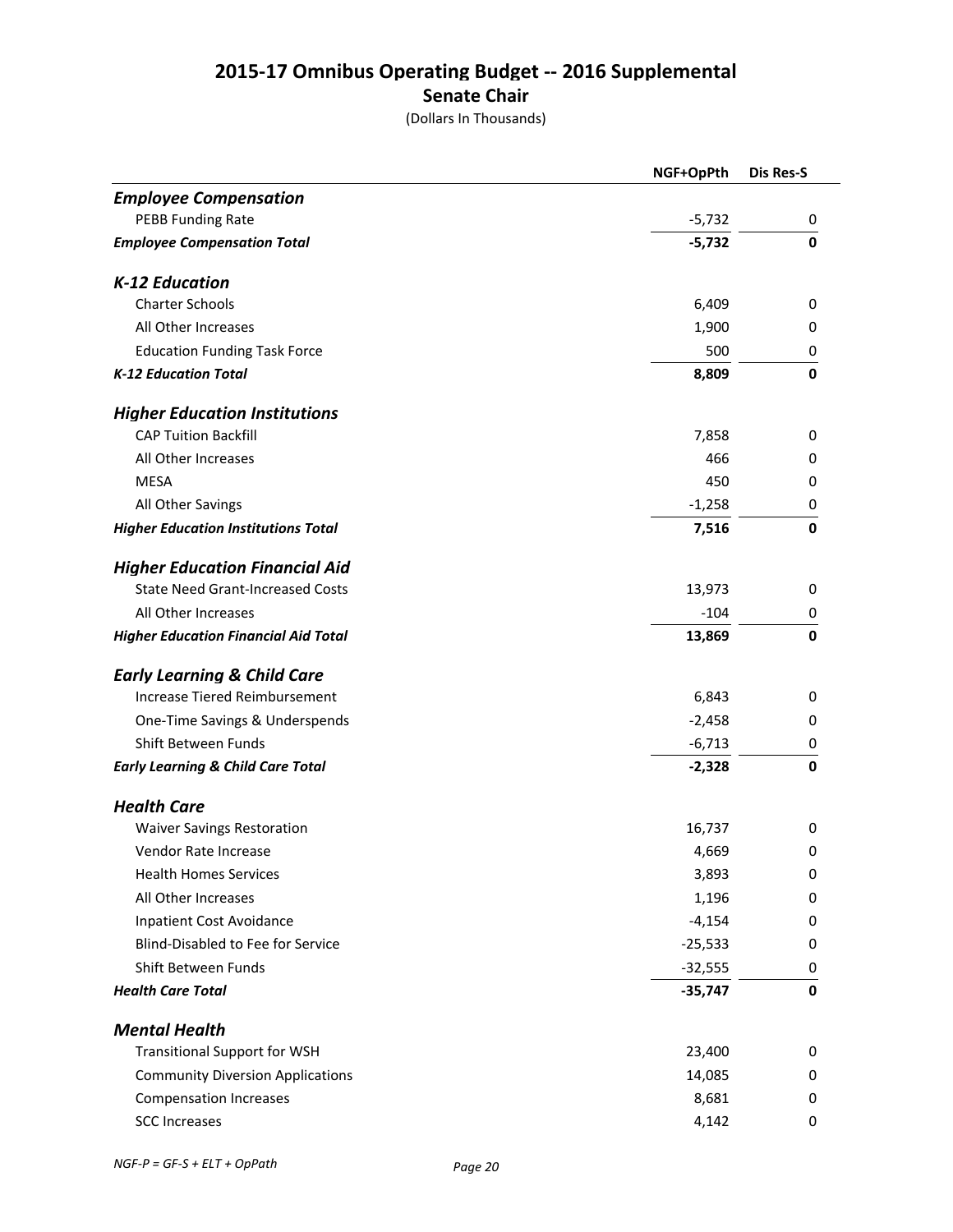### **2015-17 Omnibus Operating Budget -- 2016 Supplemental Senate Chair**

(Dollars In Thousands)

|                                                     | NGF+OpPth | Dis Res-S |
|-----------------------------------------------------|-----------|-----------|
| <b>WSH Civil Ward</b>                               | 3,035     | 0         |
| Housing Support and Step-Down Svcs                  | 2,000     | 0         |
| <b>WSH Discharge Coordinators</b>                   | 224       | 0         |
| All Other Increases                                 | 135       | 0         |
| One-Time Savings & Underspends                      | $-71,833$ | 0         |
| <b>Mental Health Total</b>                          | $-16,131$ | 0         |
| Long Term Care, DD, and Mental Health               |           |           |
| <b>DSHS: Mental Health</b>                          | 250       | 0         |
| Long Term Care, DD, and Mental Health Total         | 250       | O         |
| <b>Long Term Care &amp; DD</b>                      |           |           |
| DSHS/DD & LTC: IP Overtime                          | 26,430    | 0         |
| All Other Increases                                 | 3,722     | 0         |
| Yakima Valley School Respite                        | 824       | 0         |
| Better Life Experience Program                      | 199       | 0         |
| Transfer                                            | $-23$     | 0         |
| All Other Savings                                   | $-983$    | 0         |
| Long Term Care & DD Total                           | 30,169    | 0         |
| <b>Human Services</b>                               |           |           |
| Homelessness                                        | 207       | 0         |
| <b>Human Services Total</b>                         | 207       | 0         |
| <b>Corrections and Other Criminal Justice</b>       |           |           |
| <b>Tort Liability Premiums</b>                      | 15,000    | 0         |
| All Other Increases                                 | 1,324     | 0         |
| DOC Contract with SBCTC                             | 1,252     | 0         |
| <b>Work Releases</b>                                | 987       | 0         |
| All Other Savings                                   | $-1,784$  | 0         |
| Offender Supervision                                | $-2,268$  | 0         |
| Shift Between Funds                                 | $-6,023$  | 0         |
| <b>Corrections and Other Criminal Justice Total</b> | 8,488     | 0         |
| <b>Other Human Services</b>                         |           |           |
| All Other Increases                                 | 2,691     | 0         |
| Family Assessment Response (FAR)                    | 2,274     | 0         |
| <b>Performance Based Contracting</b>                | 1,351     | 0         |
| <b>Medicaid Cost Allocation Correction</b>          | 1,139     | 0         |
| Increase Child Placing Agency Rates                 | 952       | 0         |
| All Other Savings                                   | $-12,263$ | 0         |
| Shift Between Funds                                 | $-19,428$ | 0         |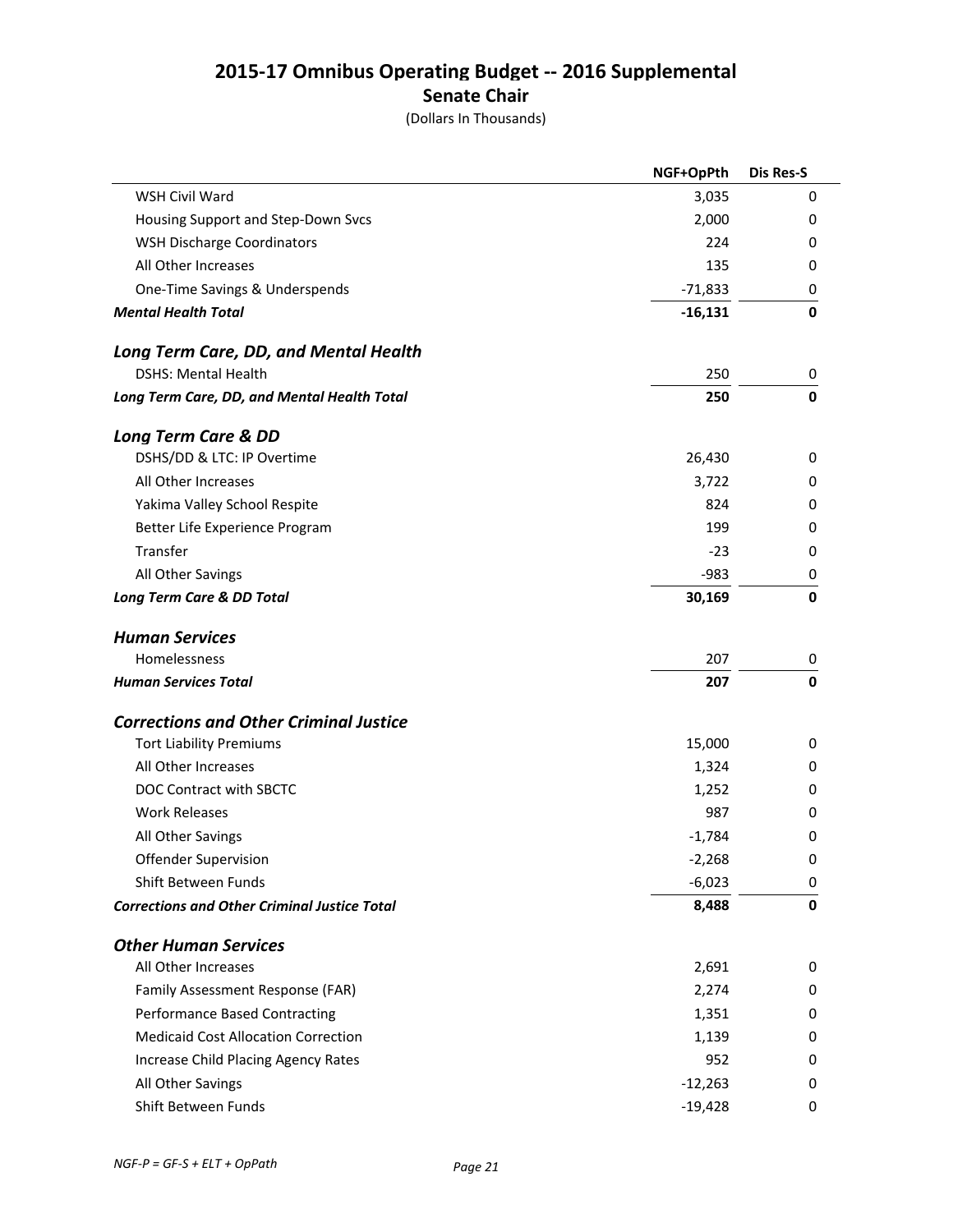### **2015-17 Omnibus Operating Budget -- 2016 Supplemental Senate Chair**

(Dollars In Thousands)

|                                     | NGF+OpPth  | <b>Dis Res-S</b> |
|-------------------------------------|------------|------------------|
| <b>WorkFirst Fund Balance</b>       | $-33,277$  | 0                |
| <b>Other Human Services Total</b>   | $-56,561$  | 0                |
| <b>Natural Resources</b>            |            |                  |
| All Other Increases                 | 2,316      | $\Omega$         |
| Fires & Other Disasters             | 0          | 183,045          |
| All Other Savings                   | $-1,656$   | 0                |
| <b>Emergency Drought Funding</b>    | $-4,500$   | 0                |
| <b>Other Fire Related Increases</b> | $-5,525$   | 16,343           |
| Shift Between Funds                 | $-6,756$   | 0                |
| <b>Natural Resources Total</b>      | $-16,121$  | 199,388          |
| <b>All Other Policy Changes</b>     |            |                  |
| Moore v HCA Settlement              | 32,225     | 17               |
| <b>Additional IT Pool Projects</b>  | 5,027      | 0                |
| All Other Increases                 | 3,490      | $\Omega$         |
| Transfer                            | $-175$     | $\Omega$         |
| <b>Central Services</b>             | $-2,049$   | 125              |
| All Other Savings                   | $-6,835$   | 0                |
| Shift Between Funds                 | $-11,956$  | 7,018            |
| Pension Merger                      | $-75,400$  | $\Omega$         |
| All Other Policy Changes Total      | $-55,673$  | 7,160            |
| <b>Grand Total</b>                  | $-118,985$ | 206,548          |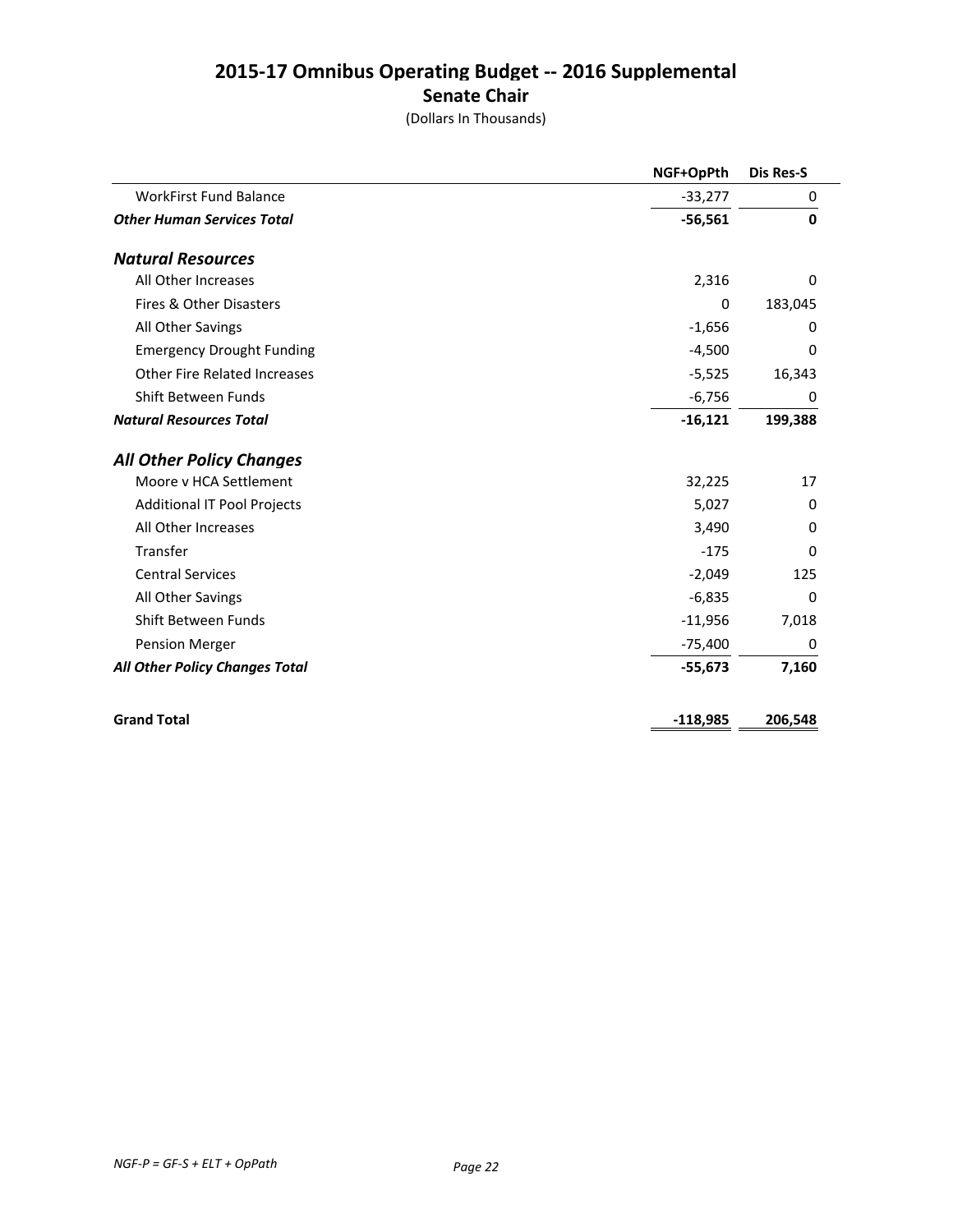# **APPENDIX D**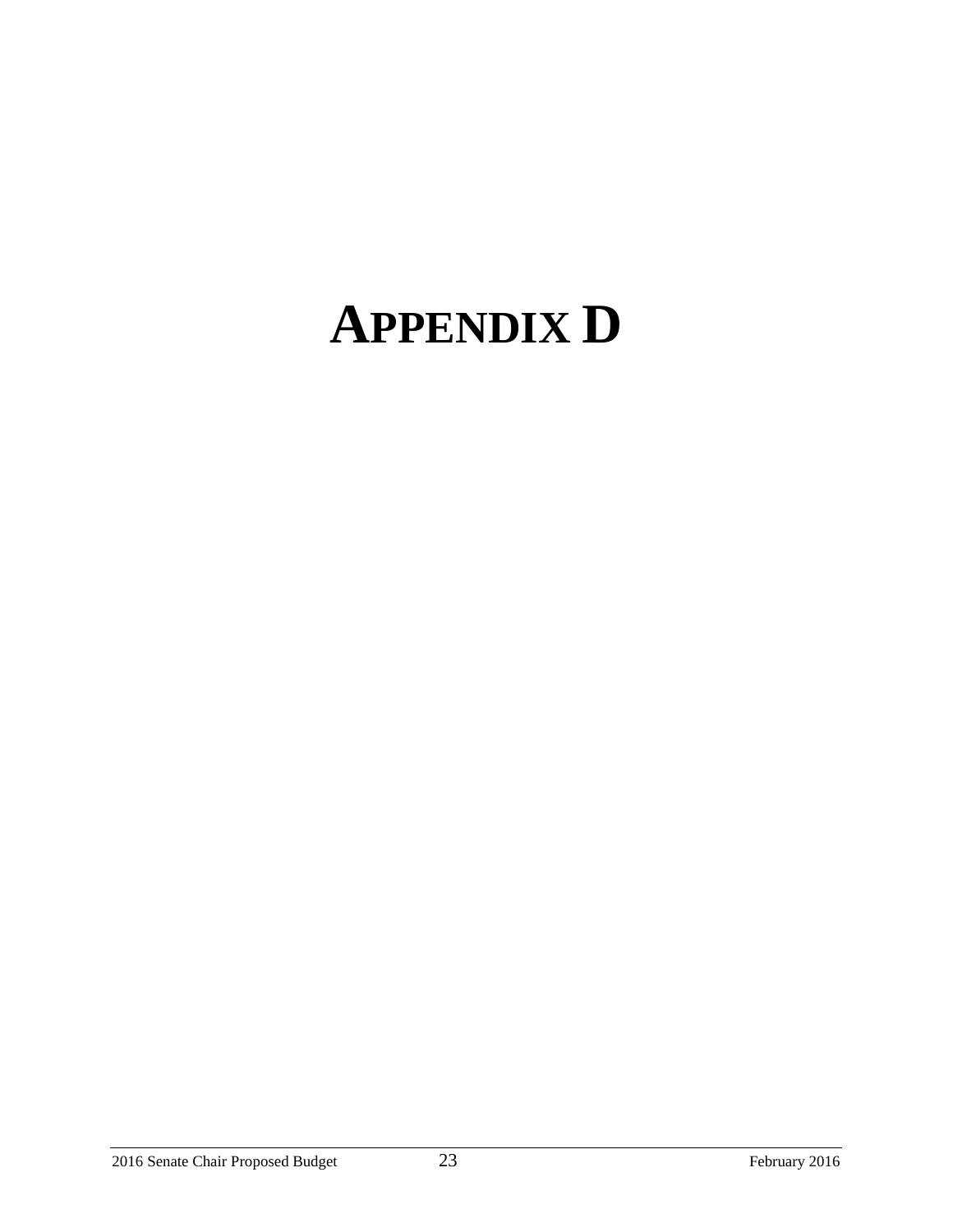#### **Senate Chair**

*(Near GF-S & Opportunity Pathways Account, Dollars in Millions)*

|                                                                                 | FY 2016      | FY 2017                  | 2015-17      | FY 2018        | FY 2019                  | 2017-19        |
|---------------------------------------------------------------------------------|--------------|--------------------------|--------------|----------------|--------------------------|----------------|
| <b>Beginning Balance</b>                                                        | 1,011        | 874                      | 1,011        | 474            | 74                       | 474            |
| <b>Current Revenues</b>                                                         |              |                          |              |                |                          |                |
| February 2016 Revenue Forecast                                                  | 18,660       | 19,178                   | 37,837       | 20,021         | 20,871                   | 40,892         |
| Additional Revenue Based on 4.5% Growth Rate Assumption                         |              |                          |              | 20             | 72                       | 92             |
|                                                                                 | 18,660       | 19,178                   | 37,837       | 20,041         | 20,943                   | 40,983         |
| <b>Other Resource Changes</b>                                                   |              |                          |              |                |                          |                |
| Transfer to BSA                                                                 | (184)        | (188)                    | (372)        | (197)          | (205)                    | (401)          |
| Extraordinary Revenue to BSA<br>Extraordinary Revenue transfer from BSA to GF-S |              | (64)<br>64               | (64)<br>64   |                | (8)<br>8                 | (8)<br>8       |
| <b>Prior Period Adjustments</b>                                                 | 20           | 20                       | 41           | 20             | 20                       | 41             |
| 2015 Session Transfers and Other Resource Changes (Net)                         | 96           | 82                       | 178          | 51             | 51                       | 101            |
| 2016 Session Transfers and Other Resource Changes (Net)                         | 23           | 26                       | 49           | 5              | 5                        | 10             |
| Other Revenue Legislation Decrease                                              |              |                          |              |                | (3)                      | (3)            |
| <b>Budget Driven Revenue</b>                                                    | (4)          | 2                        | (2)          | $\overline{2}$ | 2                        | $\overline{4}$ |
| Transfer from GFS to Disaster Account for Fire                                  | (173)        |                          | (173)        |                |                          |                |
| <b>Total Revenues and Resources (Including Beginning Balance)</b>               | 19,450       | 19,993                   | 38,570       | 20,396         | 20,888                   | 41,210         |
| <b>Enacted Appropriations</b>                                                   | 18,639       | 19,580                   | 38,219       | 20,494         | 21,036                   | 41,530         |
| K-12 (excluding 2015 PL K-3 and All Day K)                                      | 8,564        | 8,864                    | 17,428       | 8,992          | 9,184                    | 18,175         |
| K-3 Class Size                                                                  | 83           | 268                      | 350          | 524            | 590                      | 1,114          |
| All Day K                                                                       | 55           | 125                      | 180          | 151            | 158                      | 309            |
| All Other Enacted Appropriations                                                | 9,937        | 10,324                   | 20,261       | 10,827         | 11,105                   | 21,931         |
| 2016 Supplemental Maintenance Level                                             | 3            | 165                      | 168          | 97             | 63                       | 161            |
|                                                                                 |              |                          |              |                |                          |                |
| <b>2016 Supplemental Policy Level</b><br>K-12 Education                         | 20<br>0      | (139)<br>2               | (119)<br>2   | (183)<br>(3)   | (130)<br>(6)             | (313)<br>(10)  |
| <b>Charter Schools</b>                                                          |              | 6                        | 6            | 7              | 7                        | 14             |
| <b>Higher Education</b>                                                         | 9            | 12                       | 21           | 14             | 14                       | 28             |
| Dept of Early Learning                                                          | (6)          | 4                        | (2)          | 4              | 4                        | 8              |
| Mental Health/Dev. Disabilities/Long Term Care                                  | (16)         | (53)                     | (69)         | 5              | 6                        | 11             |
| State Hospitals Enhancement                                                     | 14           | 21                       | 35           | 9              | 9                        | 18             |
| <b>Community MH Enhancement</b>                                                 |              | 16                       | 16           | $\overline{2}$ | 2                        | 4              |
| IP Overtime                                                                     | 8            | 18                       | 26           | 20             | 21                       | 41             |
| Low Income Health Care                                                          | (27)         | (27)                     | (53)         | (30)           | (24)                     | (54)           |
| Healthier WA & Waiver Savings Restoration<br>Children's/Economic Svcs           | 8<br>(11)    | 8<br>(46)                | 17<br>(57)   | 9<br>(27)      | 9<br>(28)                | 17<br>(55)     |
| Corrections/JRA/SCC                                                             | $\mathbf{1}$ | (3)                      | (2)          | $\overline{2}$ | $\overline{2}$           | 4              |
| <b>DOC Tort Liability</b>                                                       | 15           | $\overline{\phantom{a}}$ | 15           |                | ÷,                       |                |
| All Other                                                                       | (7)          | (20)                     | (27)         | (71)           | (16)                     | (87)           |
| <b>Debt Service</b>                                                             |              | $\mathbf{1}$             | $\mathbf{1}$ | $\mathbf{1}$   | $\mathbf{1}$             | 3              |
| Moore Settlement                                                                | 32           | ä,                       | 32           |                | $\overline{\phantom{a}}$ |                |
| PEBB (Non-Rep)                                                                  |              | (6)                      | (6)          | (6)            | (6)                      | (11)           |
| <b>Pension Merger</b>                                                           |              | (75)                     | (75)         | (119)          | (125)                    | (244)          |
| <b>Actual/Estimated Reversions</b>                                              | (86)         | (86)                     | (173)        | (86)           | (86)                     | (173)          |
| <b>Revised Appropriations</b>                                                   | 18,576       | 19,520                   | 38,096       | 20,322         | 20,883                   | 41,205         |
| <b>Projected Unrestricted Ending Balance</b>                                    | 874          | 474                      | 474          | 74             | 5                        | 5              |
| <b>Budget Stabilization Account</b>                                             |              |                          |              |                |                          |                |
| <b>Beginning Balance</b>                                                        | 513          | 698                      | 513          | 895            | 1,109                    | 895            |
| <b>Transfer From GFS</b>                                                        | 184          | 188                      | 372          | 197            | 205                      | 401            |
| <b>Extraordinary Revenue from GF-S</b>                                          |              | 64                       | 64           |                | (8)                      | (8)            |
| Extraordinary Revenue Transfer to GF-S                                          |              | (64)                     | (64)         |                | 8                        | 8              |
| Appropriations from BSA                                                         |              | L,                       |              |                | ÷,                       |                |
| <b>Interest Earnings</b><br><b>Ending BSA Balance</b>                           | 1<br>698     | 8<br>895                 | 10<br>895    | 18<br>1,109    | 33<br>1,347              | 51<br>1,347    |
|                                                                                 |              |                          |              |                |                          |                |
| <b>Combined Near GF-S Total &amp; BSA Ending Balance</b>                        | 1,572        | 1,369                    | 1,369        | 1,184          | 1,352                    | 1,352          |

\*\* Totals may not tie fiscal year due to rounding.